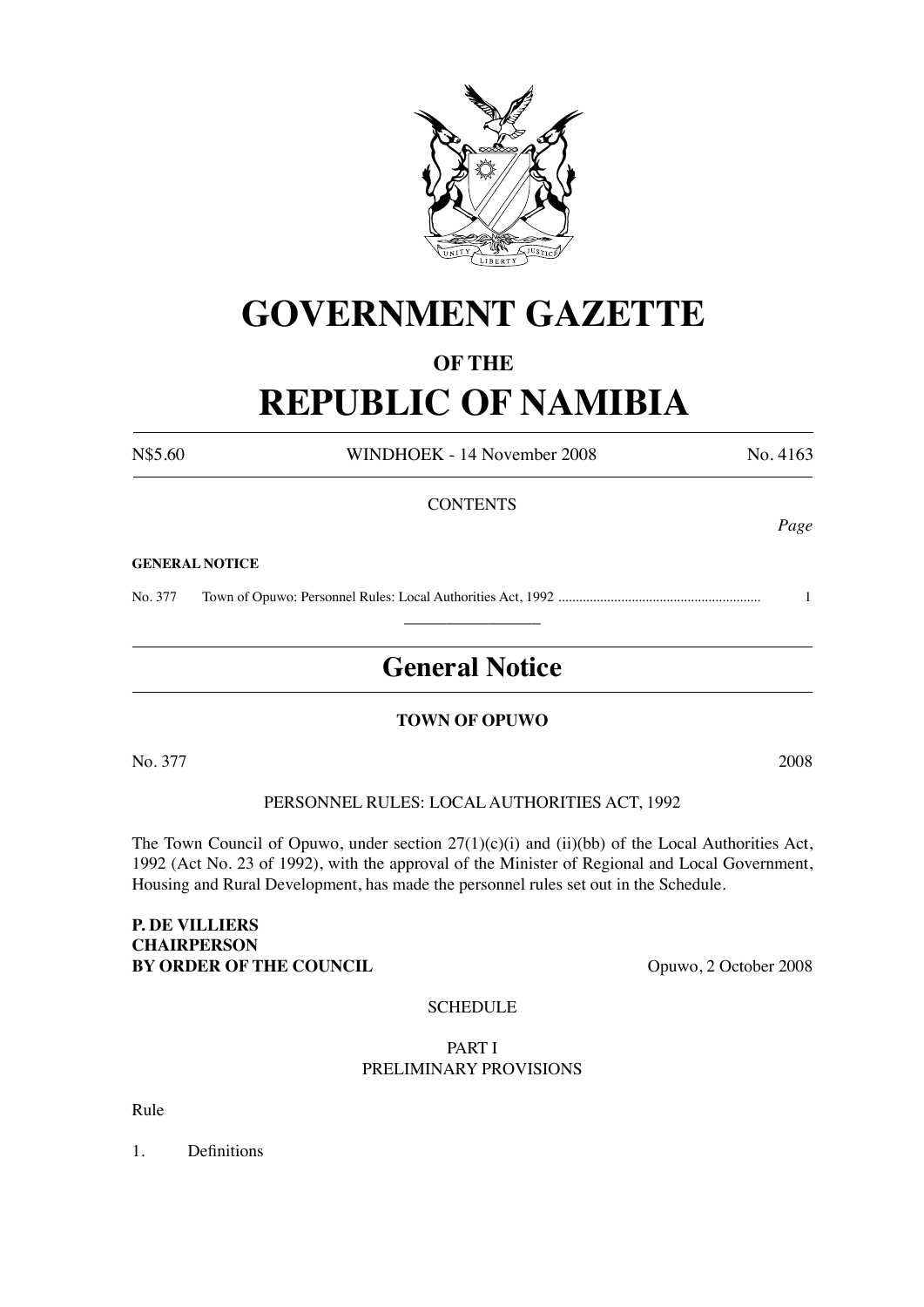#### PART II DETERMINATION OF REMUNERATION AND BENEFITS

- 2. Grading system
- 3. Wage structure and grading committee
- 4. Basic Salary
- 5. Calculation of remuneration
- 6. Advance on salary
- 7. Overtime
- 8. Annual bonus
- 9. Performance bonus
- 10. Housing benefit
- 11. Medical aid fund
- 12. Pension fund
- 13. Motor vehicle allowance
- 14. Transport allowance
- 15. Subsistence and travelling allowance
- 16. Foreign expert
- 17. Acting allowance
- 18. Cell phone allowance
- 19. Classification of leave
- 20. Vacation leave
- 21. Cancellation, interruption or postponement of vacation leave
- 22. Compulsory vacation leave
- 23. Sick leave
- 24. Special leave<br>25. Maternity lear
- Maternity leave
- 26. Compassionate leave
- 27. Payments of vacation leave on termination of service

#### PART III

#### DISCIPLINE, DISCHARGE AND SUSPENSION

- 28. Discipline
- 29. Guidelines in dealing with actions that constitutes misconduct 30. Warnings with regard to types of inquiries
- Warnings with regard to types of inquiries
- 31. Types of warnings
- 32. Procedural fairness during disciplinary inquiry
- 33. Substantive fairness in disciplinary inquiry
- 34. Suspension
- 35. Persons conducting disciplinary inquiry
- 36. Appeals
	- ANNEXURE

#### PART I PRELIMINARY PROVISIONS

#### **Definitions**

**1.** In these rules a word or phrase defined in the Act has the same meaning, and, unless the context otherwise indicates -

"close relative" means a spouse, a child, a parent, a grandparent, a grandchild, a sibling, a sister or brother-in-law, an uncle, an aunt, a cousin, a nephew or a niece of the staff member concerned;

"Council" means the Town Council of Opuwo;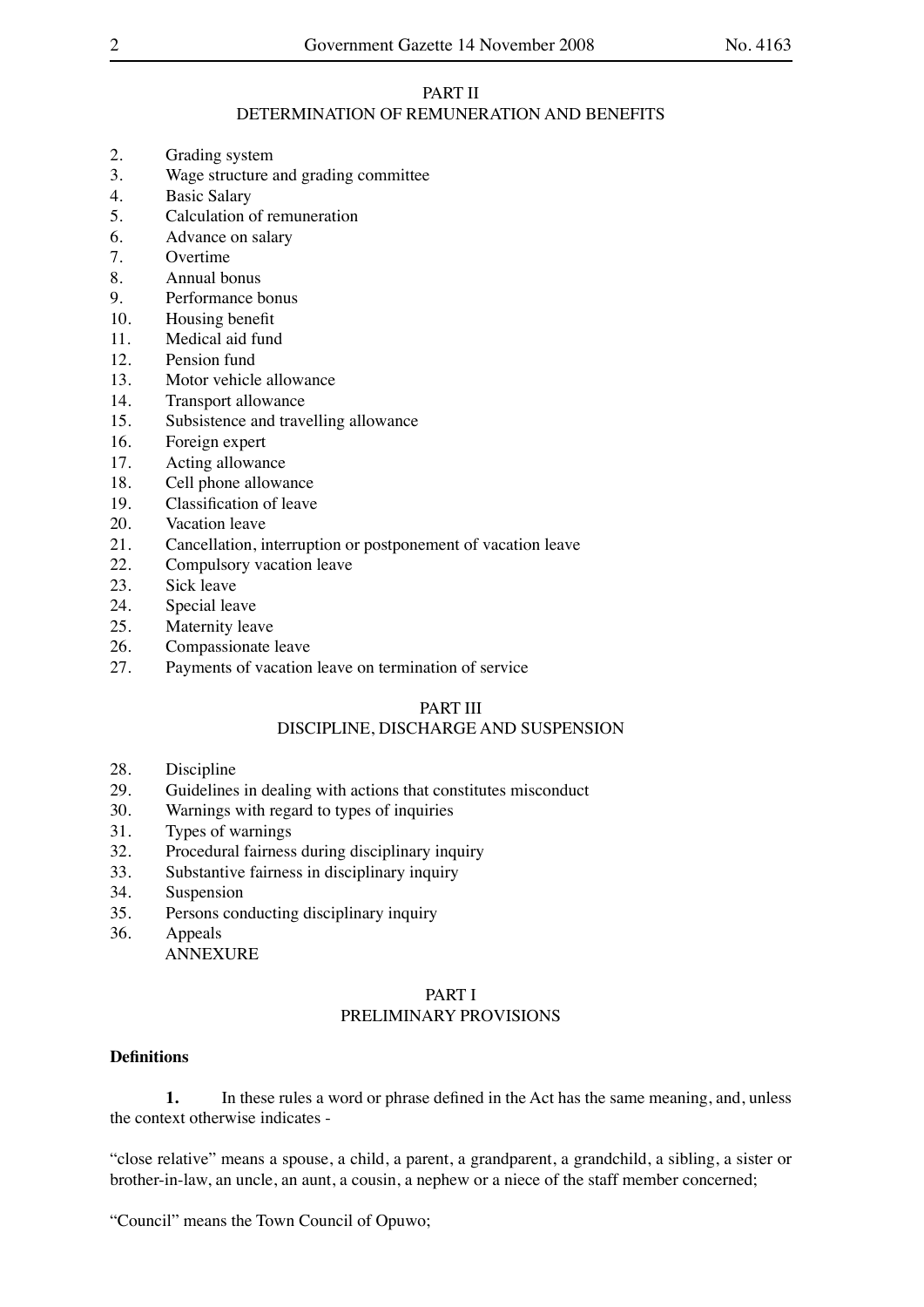"grading system" means the job grading system in terms of rule 2;

"medical practitioner" means a medical practitioner as defined in section 1 of the Medical and Dental Act, 2004 (Act No. 10 of 2004); and

"the Act" means the Local Authorities Act, 1992 (Act No. 23 of 1992).

#### PART II DETERMINATION OF REMUNERATION AND BENEFITS

#### **Grading system**

**2**. The Council must, after consultation with the relevant trade unions, approve of a job grading system and determine procedures to grade posts on its fixed establishment, with the approval of the Minister.

#### **Wage structure and grading committee**

**3.** (1) The Council must adopt a wage structure and such wage structure must include market related benefits.

(2) After the implementation of the wage structure contemplated in subrule (1), the Council must establish a grading committee to implement such wage structure.

- (3) The grading committee must consist of the following seven members -
- (a) The Head of the Human Resources Department as the chairperson of the committee and additional two representatives from that department;
- (b) two trade union representatives;
- (c) the chief executive officer or his or her deputy;
- (d) a head of department, as determined by the chief executive officer.
- (4) The grading committee must -
- (a) evaluate job descriptions;
- (b) grade the post in terms of key performance areas;
- (c) grade the posts created on the establishment.

#### **Basic salary**

**4.** (1) The Council must pay a basic monthly salary to a staff member on the last Friday of every calendar month, or, where the last day of a calendar month falls on a weekday, on that day, whichever day is the earliest, to that staff member or into such staff member's bank account or other financial institution.

(2) The staff member must furnish the Human Resources Department with his or her banking details.

(3) On the termination of service of a staff member, his or her final salary is paid at the end of the month, as prescribed in subrule (1), in which such service was terminated.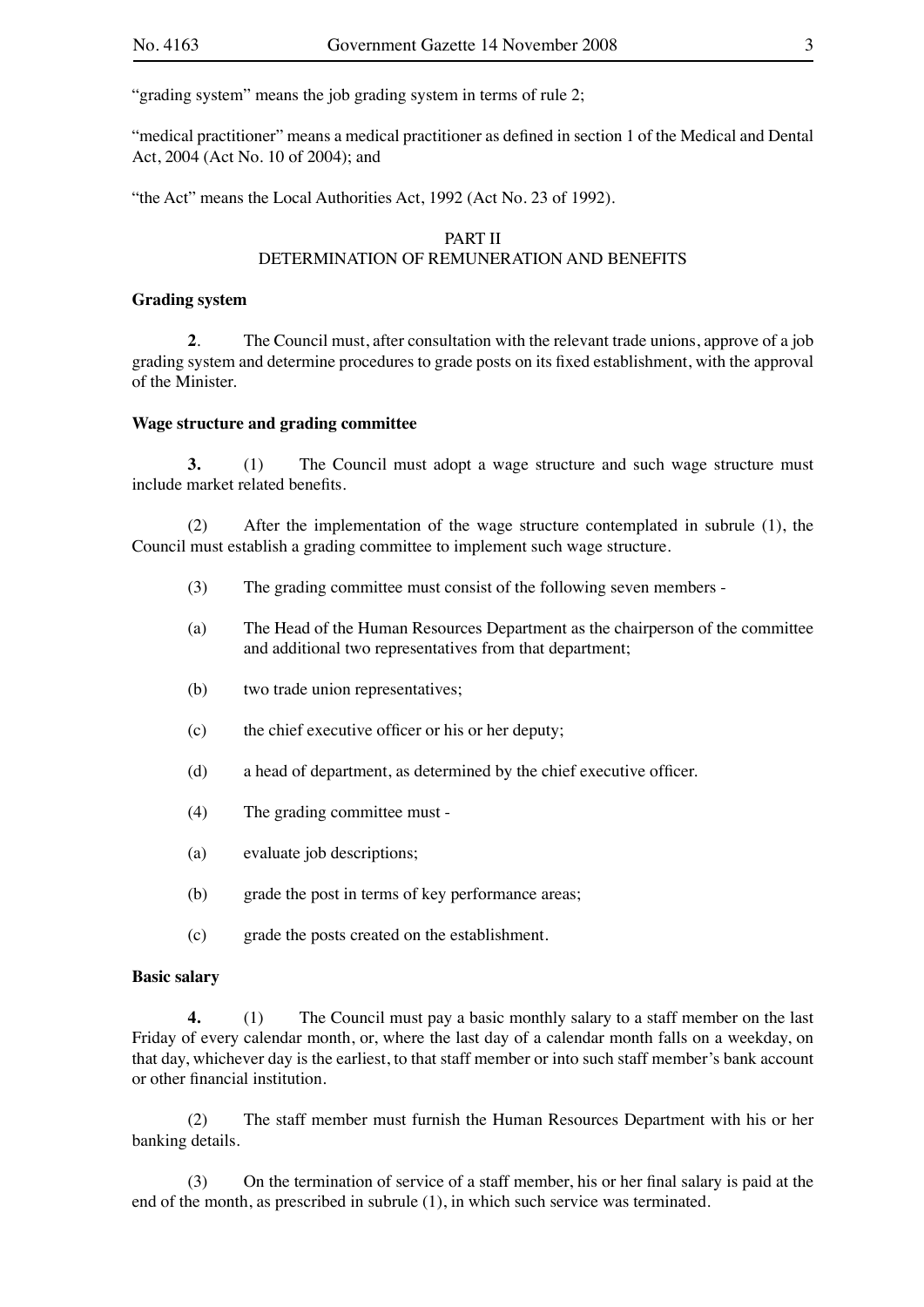(4) The salaries of staff members are subject to incremental progression and as determined by the grading committee contemplated in rule 3.

(5) The grading committee, contemplated in rule 3, may determine and award rewards based on performance and such rewards are independent of salary structures or salary notches.

(6) A salary notch increase is not influenced by any additional qualifications obtained, unless the staff member successfully applies for a higher position where such qualification is a prerequisite.

(7) The Council may after five years of service of a staff member horizontally adjust such staff member's salary on the salary structure.

(8) A salary increase must be made by a structural percentile adjustment or an across the board percentile adjustment that applies to all staff members.

(9) Where a staff member is paid a salary of a higher scale or notch than he or she was graded for, the Council must adjust the salary to the correct scale or grade and the staff member and the Council must together agree on how the excess salary paid to such staff member may be paid back to the Council.

#### **Calculation of remuneration**

**5.** The salary of a staff member is calculated in accordance with one of the following methods:

| (a) | Monthly remuneration $=$ annual remuneration<br>12 |                                                                                             |  |
|-----|----------------------------------------------------|---------------------------------------------------------------------------------------------|--|
| (b) | Weekly remuneration $=$ annual remuneration        | 52                                                                                          |  |
| (c) |                                                    | Daily remuneration $=$ In the case of a staff member who works a five day<br>working week:  |  |
|     |                                                    | annual remuneration<br>250                                                                  |  |
| (d) |                                                    | Hourly remuneration $=$ In the case of a staff member who works a five day<br>working week: |  |
|     | annual remuneration<br>250                         | $X \_1$<br>number of working hours<br>per working day                                       |  |

#### **Advance on salary**

**6.** (1) Only a permanent staff member qualifies for an advance on salary.

(2) A staff member must apply to the chief executive officer for an advance on salary and the chief executive officer must consider such application and may either approve such advance or not approve such advance.

(3) An advance on a staff member's salary is only payable in the event of a serious illness or death of a close relative.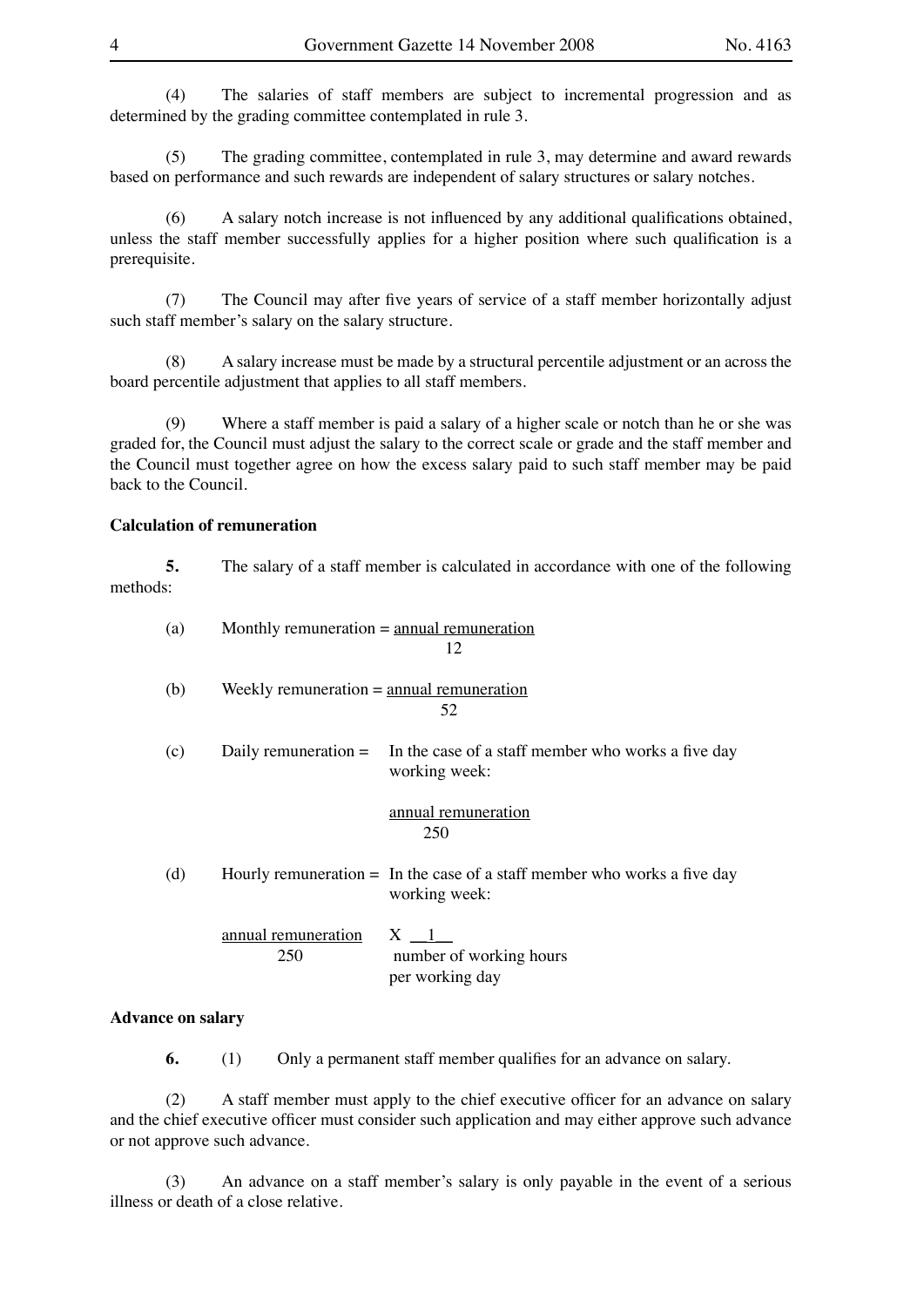(4) An advance on salary may not exceed an amount equal to the pro-rata salary earned at the date of the application referred to in subrule (3).

(5) The same requirements regarding proof for compassionate leave, set out in rule 26, apply to the application for an advance on salary.

(6) The Council may recover an advance on salary by deducting the amount in one instalment at the end of the month following the month in which the advance was approved by the chief executive officer.

#### **Overtime**

**7.** (1) The chief executive officer must on a regular basis assess the workforce and financial state of affairs of the Council and state the departments within the Council in which staff members may perform work on an overtime basis.

(2) The annual budget for overtime payments may not exceed two per cent (2%) of the annual wage or salary budget of the Council.

(3) The management cadre of the Council is excluded from overtime payments.

(4) A staff member on leave may not be called back to work overtime when such staff member is on leave.

(5) The Council must ensure that proper record is kept of staff members working overtime.

#### **Annual bonus**

**8.** (1) An annual bonus or a thirteenth cheque, equal to a staff member's monthly basic salary, is payable to the staff member at the end of his or her birthday month.

(2) An annual bonus is only payable to a permanent staff member.

(3) An annual bonus received by a staff member is taxable but pension may not be subtracted from the bonus.

(4) The chief executive officer does not qualify for an annual bonus where he or she receives a performance bonus in terms of the conditions of service.

#### **Performance bonus**

**9.** The Council may pay, on the recommendation of the management committee and with the approval of the Minister, a performance bonus to a staff member based on his or her grading in terms of the Council's Performance Management System, or, in the case of a chief executive officer, in terms of his or her conditions of service.

#### **Housing benefit**

**10.** (1) Subject to this rule, every staff member of the Council is entitled to a housing allowance where such staff member owns and occupies a house or leases and occupies a house, unless such staff member occupies accommodation provided by the Council.

(2) A staff member that does not own a house receives a housing allowance of fifteen per cent (15%) of his or her basic monthly salary and a staff member who owns a house receives a housing subsidy of thirty percent (30%) of his or her monthly salary.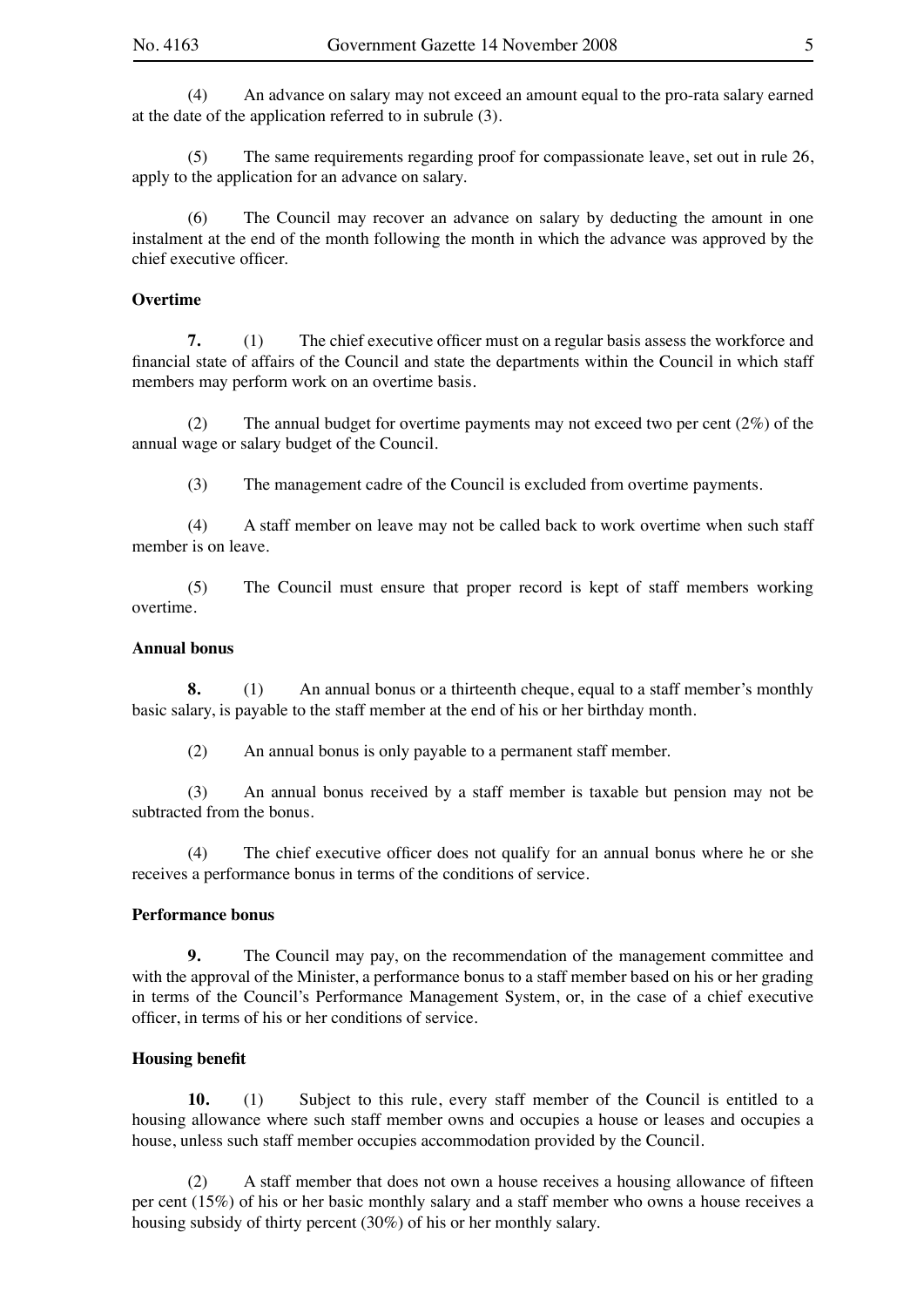(3) The chief executive officer of the Council receives a housing allowance of thirty per cent (30%) of his or her basic monthly salary, but may not receive collateral for the purchasing of a house.

(4) Subject to the housing schemes contemplated in Part XII of the Act, the Council may upon application by a staff member provide collateral of twenty per cent (20%) of a staff member's annual pensionable salary where he or she purchases a house.

(5) Any outstanding debt on the collateral guarantee must be recovered from the leave gratuity or the Pension benefit (with consent of the staff member), upon resignation, retirement, death or discharge from Council

(6) The staff member must submit proof of a bond or a lease agreement to the Human Resources Department when he or she applies for a housing allowance from the Council.

(7) An exemption from normal tax, wholly or partly, in terms of a staff member's housing benefit is subject to section 16A of the Income Tax Act, 1981 (Act No. 24 of 1981).

(8) A staff member who resides in accommodation provided by the Council must pay, where he or she occupies a residence with air-conditioning, four per cent (4%) of his or her basic monthly salary to the Council, or, where he or she occupies a residence without air-conditioning, must pay two per cent (2%) of his or her basic monthly salary to the Council.

(9) The staff member to whom accommodation is provided in terms of subrule (7) is responsible for the payment of water or electricity consumed on such premises.

(10) The Council may not deduct pension from the housing allowance offered by the Council.

(11) The housing allowance forms part of the calculation of leave gratuity.

#### **Medical aid fund**

**11.** (1) A staff member -

(a) may belong to a medical aid fund of his or her choice;

(b) may not be forced to be a member of the medical aid fund of the Council.

(2) A staff member must apply on the form provided by the Council to indicate his or her intention to be a member of the medical aid fund of the Council.

(3) A permanent staff member must contribute thirty per cent (30%) of the total monthly contribution to the medical aid fund and the Council must contribute the remaining seventy per cent (70%) of the total monthly contribution in respect of each permanent staff member.

(4) The Council has no obligation with regard to providing a medical aid towards a retired former staff member or a staff member that resigned, except where such an obligation was included in a separation agreement between the Council and the former staff member.

#### **Pension fund**

**12.** The Council must contribute to the approved retirement fund, in respect of each permanent staff member, an amount equal to twenty-one comma seven per cent (21.7%) of the total pension contribution made by the permanent staff members.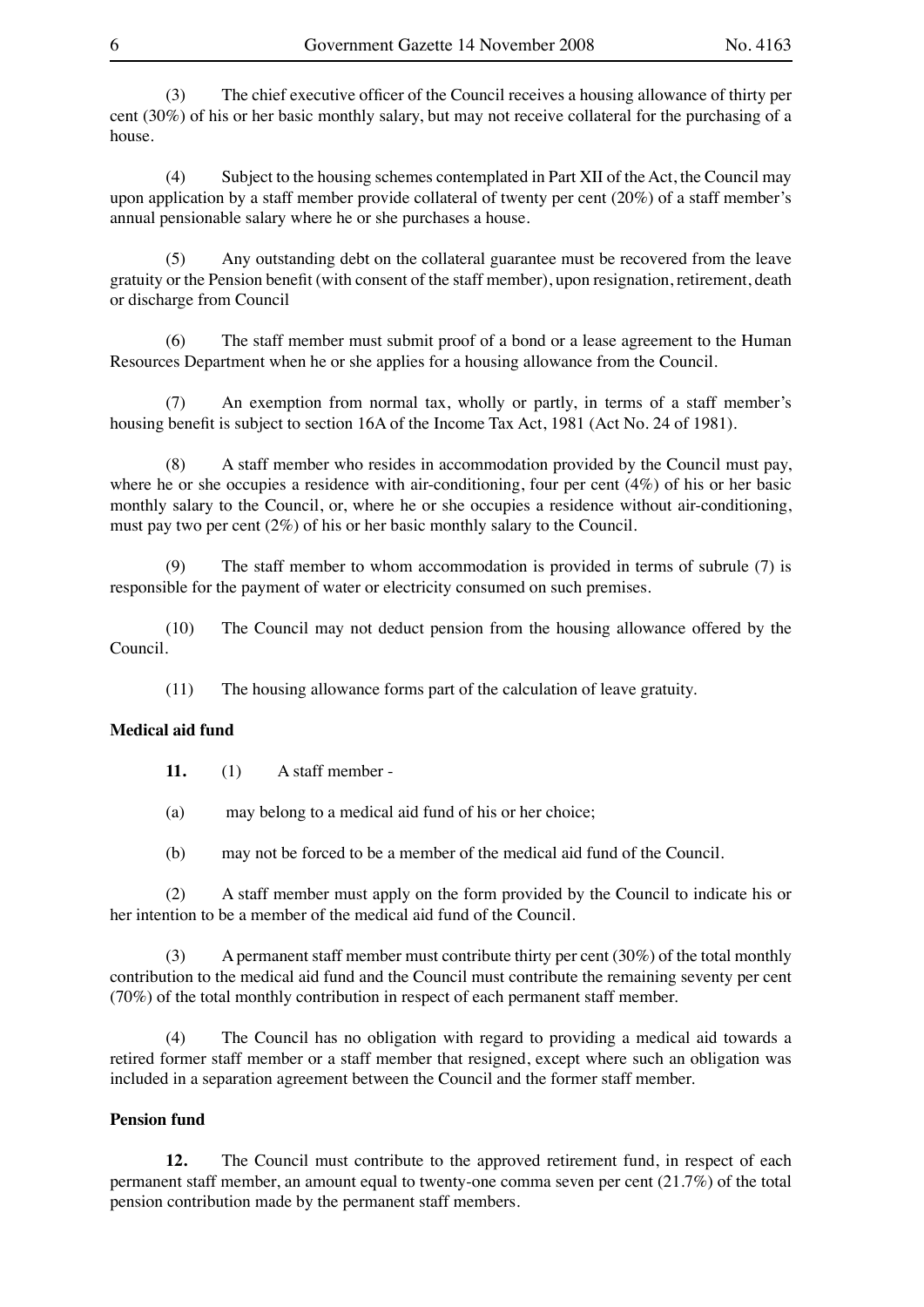#### **Motor vehicle allowance**

**13.** (1) The Council must provide a motor vehicle allowance to the senior management staff members.

(2) The total annual motor vehicle allowance, set out below, is payable in 12 monthly instalments.

(3) The motor vehicle allowance scheme is subject to the approval of the Minister.

(4) A staff member who benefits from a motor vehicle allowance may not make use of a official vehicle.

(5) Only a permanent staff member may benefit from the motor vehicle allowance scheme.

(6) Seventy five per cent (75%) of the motor vehicle allowance awarded is taxable but no pension may be deducted from the allowance.

(7) A staff member who benefits from the motor vehicle allowance scheme must at all time have a reliable vehicle available that will enable such staff member to perform his or her official duties.

(8) The Council may at any time three months after the date of allocation of the allowance, when the conditions set for the allocation of the allowance is not met by the relevant staff member, cancel such allowance in writing.

(9) In order for a staff member to qualify for a motor vehicle allowance, such staff member must provide proof of the purchase of a motor vehicle, or, where that staff member already owns a motor vehicle, he or she must provide proof of his or her ownership of or the monthly instalment paid for such motor vehicle.

(10) The motor vehicle allowance is linked to a staff member's salary and it will be reduced proportionately with any leave of absence without remuneration.

(11) The vehicle allowance forms part of the calculation of leave gratuity.

#### **Transport allowance**

**14.** (1) The Council must pay a monthly transport allowance of N\$300 to every permanent staff member, except those staff members who benefits from the motor vehicle allowance.

(2) The transport allowance is linked to the salary of a staff member and will be reduced proportionately against any leave taken without remuneration.

(3) The transport allowance is taxable but the Council may not deduct pension from such allowance.

(4) The transport allowance forms part of the calculation of leave gratuity

#### **Subsistence and travelling allowance**

**15.** (1) Where the Council requires or directs a staff member to travel on official business outside the borders of the local authority area, the Council must pay to that staff member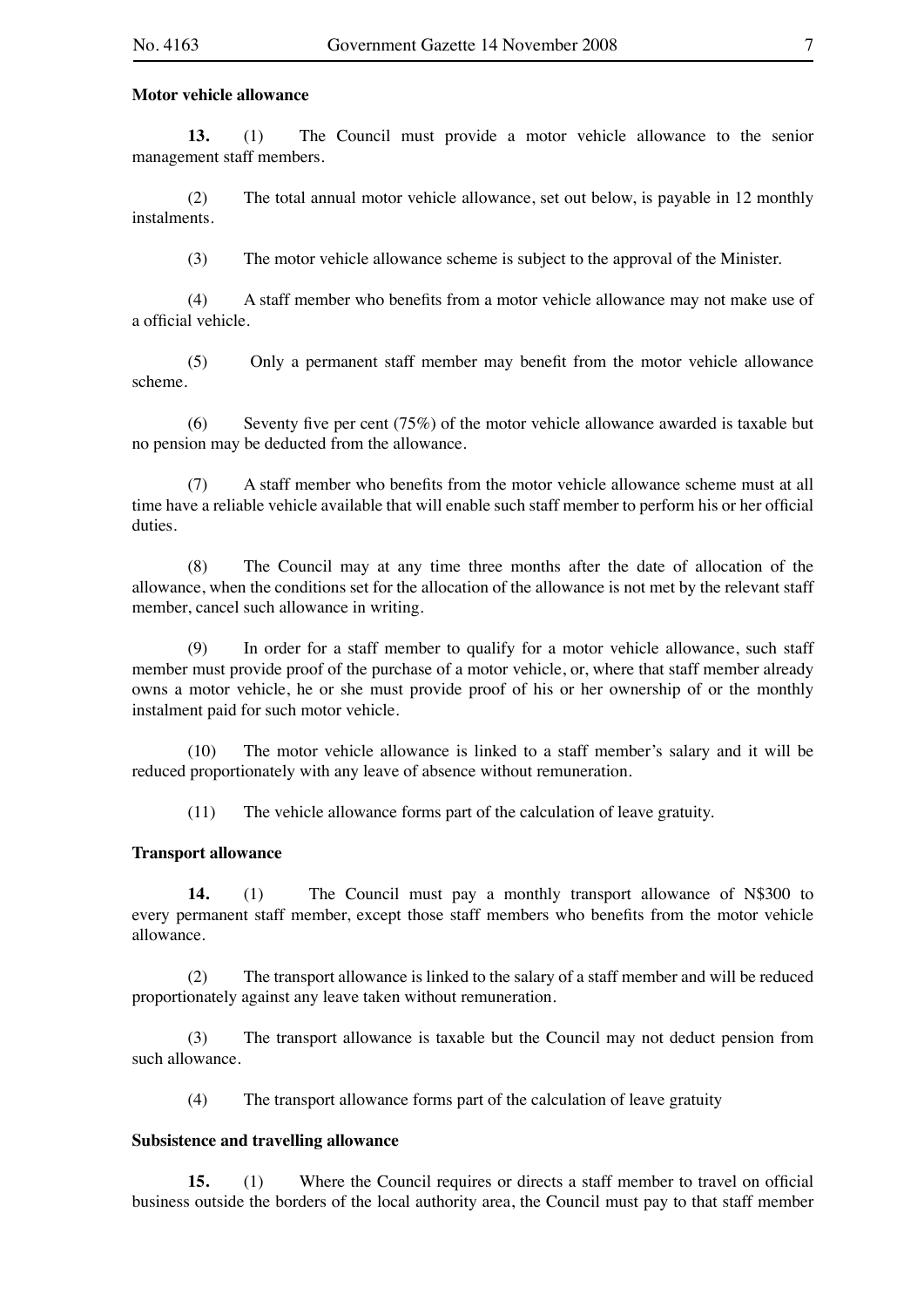a subsistence and travelling allowance at the daily rate in accordance with the Central Government Policy Position (P.S.M. Circular No. 11 of 2006), as follows:

- (a) to the chief executive officer a subsistence and travelling allowance equivalent to that of a Director in the P.S.M.;
- (b) to a head of department a subsistence and travelling allowance equivalent to that of a Deputy-Director in the P.S.M.;
- (c) to a staff member a subsistence and travelling allowance equivalent to that of a staff member in the P.S.M.

(2) The Council must ensure that the delegation on an official trip may not exceed three staff members unless otherwise approved by the Minister.

(3) The Council must limit the usage of the subsistence and travelling allowance to necessary official trips only.

(4) All official trips outside the borders of Namibia may only be undertaken with the approval of the Minister.

(5) The Council may pay to a staff member, upon prior written approval, N\$1,50 per kilometre travelled by such staff member for the use of his or her private motor vehicle on an official trip and the staff member must submit a declaration of the distance travelled and proof of the fuel purchased during such official trip to the Council.

#### **Foreign expert**

**16.** (1) For the purposes of this rule "foreign expert" means a person who is not a Namibian citizen or a permanent resident with expert knowledge or expertise in a field where there is a lack of such knowledge or expertise in Namibia.

(2) The Council may, in line with Namibia's affirmative action laws and policies, appoint a foreign expert to train staff members of the Council in a field where there is a lack of knowledge or expertise in Namibia.

(3) The Council may appoint a staff member as an understudy to a foreign expert.

(4) At the end of every 6 months starting from the date of appointment of the foreign expert, he or she must file a report with the Council denoting the progress of all the understudies assigned under him or her.

#### **Acting allowance**

**17.** (1) A staff member may not claim extra remuneration from the Council for performing additional duties beyond his or her job description or expectation, unless the Council has entered into an agreement with a staff member for him or her to perform duties in an acting capacity.

(2) The chief executive officer may appoint, in terms of the powers delegated to him or her, a staff member to act in a higher post for a period not exceeding three months.

(3) The chief executive officer may only extend the acting period of a staff member after the lapse of the first three months and he or she may only extend such acting period once more for a period not exceeding three months.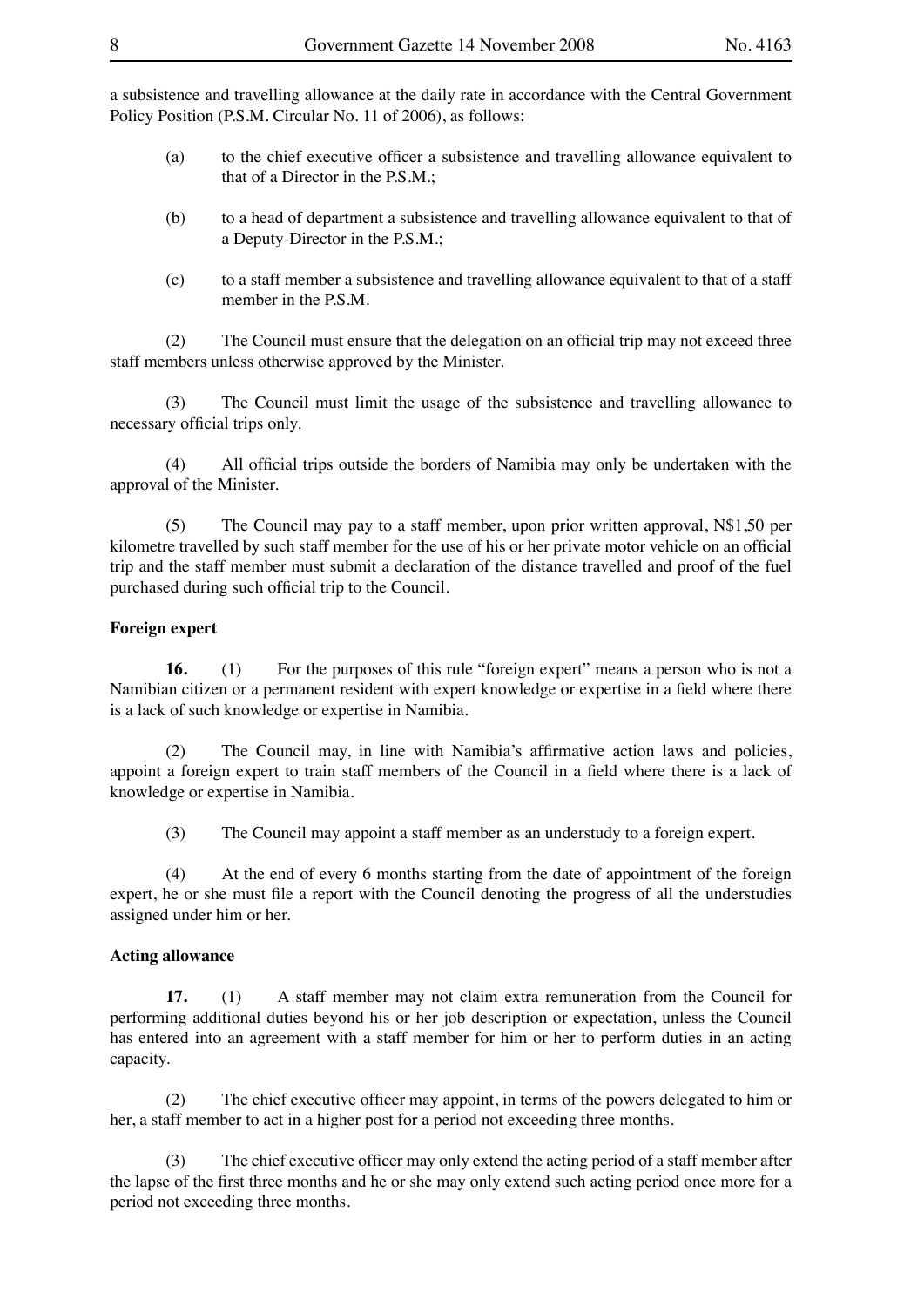(4) The Council must pay an acting allowance to an acting staff member equal to the difference between such acting staff member's basic monthly salary and the minimum notch of the basic monthly salary of the post in which such staff member is acting.

(5) A staff member appointed in an acting position is not entitled to any allowances, special conditions of service or any other form of remuneration linked to the higher position.

The acting allowance is not paid to the acting staff member where that staff member is absent for a continuous period in excess of 30 days.

(7) An acting allowance is not payable in the circumstances where the staff member in the higher position is on leave, on a course, on suspension or any other temporary absence.

(8) The chief executive officer may not retrospectively appoint a staff member as an acting staff member.

(9) An acting allowance allocated to an acting staff member does not form part of the calculation of leave gratuity upon resignation, retirement, death or the discharge of a staff member.

(10) The Council must take all necessary steps to ensure that the vacant position is filled as expeditiously as possible.

#### **Cell phone allowance**

**18.** (1) The following staff members qualify for a cell phone allowance -

- (a) the chief executive officer;
- (b) a head of department;
- (c) staff members recommended by the chief executive officer, with approval of the Management Committee and the Minister.

(2) The Council must purchase a cell phone of a value not exceeding N\$3 000 for a staff member referred to in subrule (1) or make such cell phone available to such staff member.

(3) A cell phone purchased by the Council and allocated to a staff member remains the property of the Council and that cell phone must be returned to the Council in good repair when the relevant staff member becomes disqualified for a cell phone allowance or where such staff member's service is ended.

(4) A staff member to whom a cell phone has been allocated must at all time take proper care of such cell phone.

(5) A staff member to whom a cell phone is allocated must keep that cell phone with him or her during working hours, and make the cell phone number of that cell phone available to the Council, and to the public when requested.

(6) The Council must pay the relevant contract charges relating to such cell phone allowance and pay the monthly airtime charges not exceeding -

- (a) N\$450 for the chief executive officer;
- (b) N\$300 for a head of department;
- (c) an amount approved by the Minister for staff members, referred to in subrule  $1(c)$ .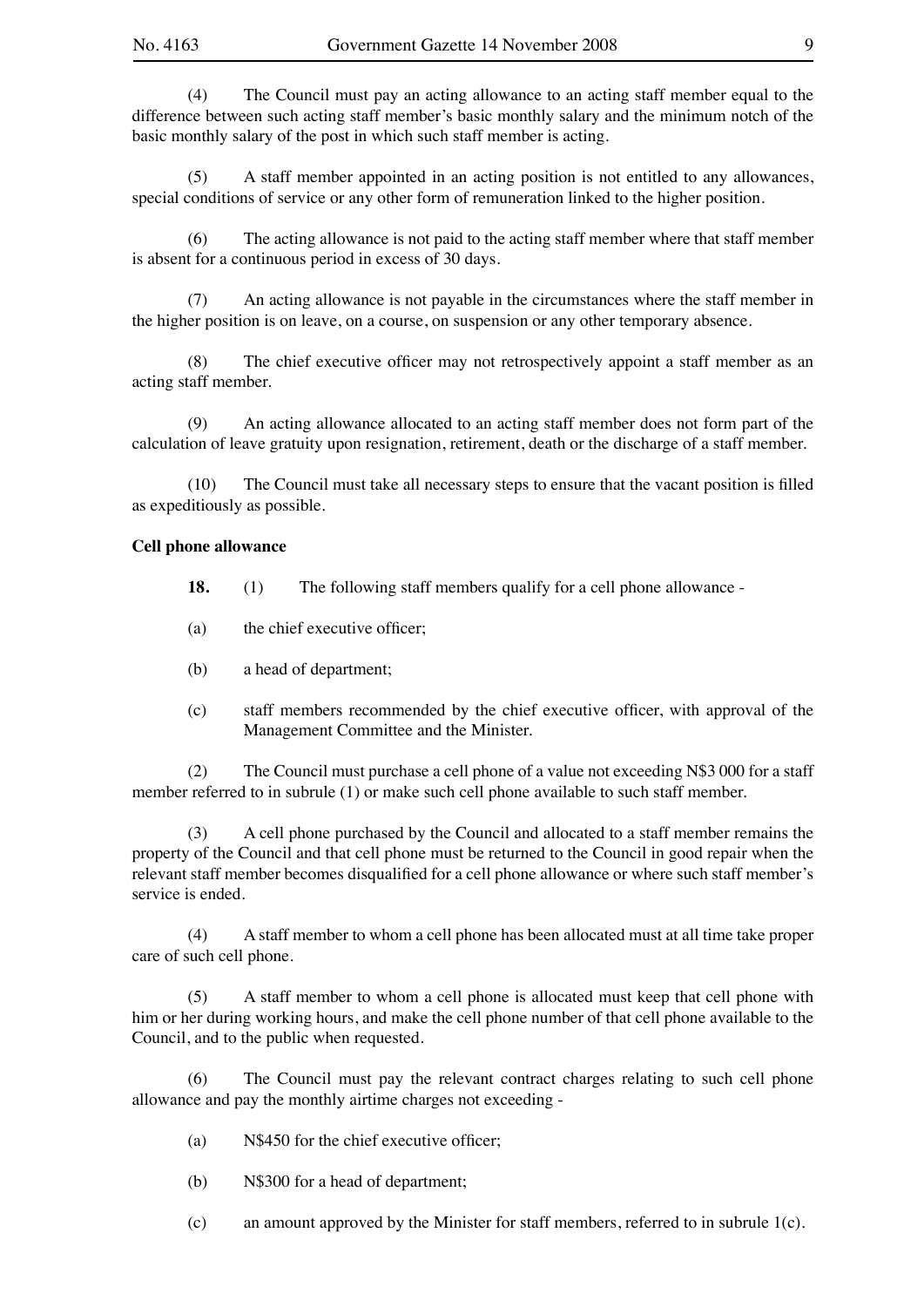(7) The Council must settle the amount paid for the cell phone, the contract fees and the airtime with the relevant service providers and no amount in this regard may be paid out to the staff member concerned.

(8) The cell phone allowance does not form part of a staff member's salary.

(9) The cell phone allowance is only allocated for official purposes and is not payable during a period of unpaid leave.

#### **Classification of leave**

- **19.** (1) The categories of leave within the Council are as follows -
- (a) vacation leave with or without remuneration;
- (b) sick leave;
- (c) special leave with or without remuneration;
- (d) maternity leave;
- (e) one-year full time study leave; and
- (f) compassionate leave.

(2) The granting of leave by the Council classified under subrule (1) does not influence the granting of a leave classified under any other rule, except insofar it is specifically otherwise provided for.

- (3) A staff member must -
- (a) at least 5 working days before he or she intends to take leave, apply for such leave on the form provided by the Council and submit such application to the head of department for approval;
- (b) when it is impossible to apply for leave as contemplated in paragraph (a), apply for leave not later than two working days after he or she has returned from the leave taken, subject to the staff member having acquired prior verbal approval by his or her head of department.

(4) The Council or the relevant head of department may approve or not approve the leave applied for as contemplated under subrule (3), depending on the grounds for leave applied for and the staff member's work commitments.

(5) When application for leave has been approved, the application form must be forwarded by the approving officer to the Human Resources Department.

(6) The Human Resources Department must record the leave taken by every staff member.

(7) The record kept in terms of subrule (6) must be available during office hours for inspection by the staff member.

(8) Where the Council erroneously grant more leave than the staff member is entitled to, the Council may after informing the staff member of such error deduct the number of excess leave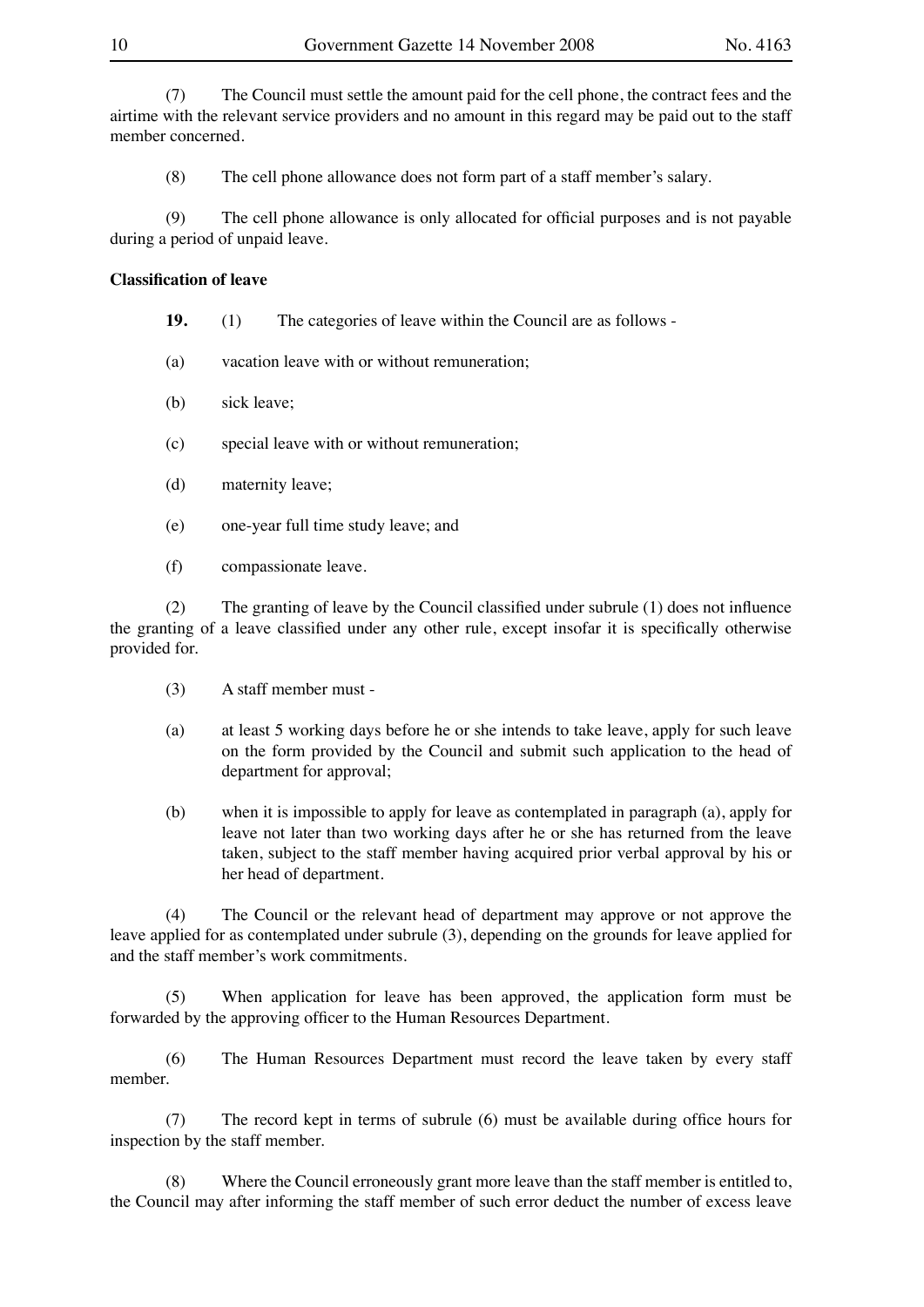days granted from the leave days which stand to the credit of the staff member or which may in future accrue to that staff member.

#### **Vacation leave**

**20.** (1) The Council must grant 25 working days leave with full remuneration to a staff member in respect of each period of 12 consecutive months (leave cycle) for which the staff member is in service of the Council.

(2) Every staff member must take at least 18 days vacation leave after a leave cycle has lapsed, but the period of leave is reduced by the number of days which the staff member is granted occasional leave on full remuneration during the relevant preceding leave cycle.

(3) The Council may not, except in an emergency, require or permit a staff member to perform work during vacation leave taken by such staff member.

(4) Where a staff member works a five-day working week from Monday to Friday, a workday constitutes a day within that five-day working week and leave taken does not include Saturdays, Sundays and Public Holidays.

(5) Where a staff member shows good reason for his or her intention to take leave without remuneration, the Council may grant such leave for a period not exceeding 60 working days in a leave cycle.

(6) The Council may pay to a staff member in advance the remuneration in respect of his or her leave where such leave is for a period of not less than 10 consecutive working days and where that staff member works a 5-day working week.

(7) Subject to subrule (6), the staff member concerned must request the payment of an advance in salary not later than one week before his or her last working day before the commencement of his or her leave.

(8) When making an advance payment under subrule (7), the Council may not pay more than fifty per cent (50%) of the monthly net salary earned by such staff member during the month he or she applied for such advance.

#### **Cancellation, interruption or postponement of vacation leave**

**21.** (1) A staff member cannot accumulate more than 60 days leave with remuneration in all.

(2) Vacation leave days with remuneration in excess of 60 days lapses after a leave cycle.

(3) Despite subrule (2), a staff member is granted an additional four months after the lapse of the leave cycle in which he or she may take the leave in excess of the leave contemplated under subrule (1).

(4) The Council may not grant leave to a staff member that runs concurrent with any period of sick leave granted in terms of these rules, or with a period of notice of termination of service.

(5) Where in an emergency, the Council cancels, postpones or interrupts a staff member's vacation leave the Council must -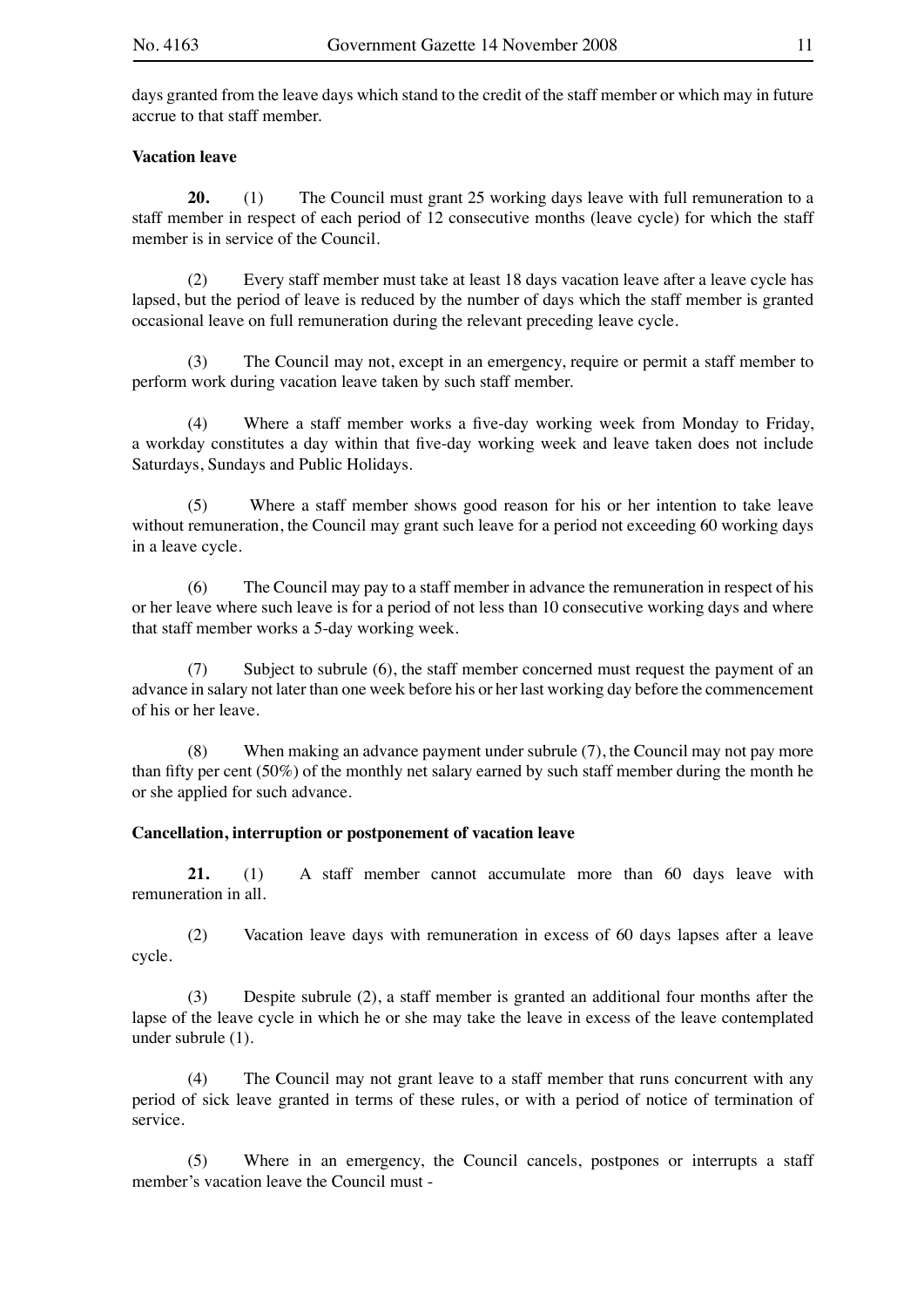- (a) compensate the staff member for expenses irrecoverable by the staff member for commitments incurred by the staff member before he or she was notified of the cancellation, postponement or interruption;
- (b) where the staff member was required to travel in order to resume duty, pay the staff member's travelling expenses and such staff member is regarded as being on duty while travelling.

(6) The Council must confirm the cancellation, postponement or interruption of vacation leave in writing.

(7) Where the Council refused, cancelled, postponed or interrupted an application for leave or approved leave, the Council must record the reasons for such refusal, cancellation, postponement or interruption of leave in the leave register.

(8) Where the Council has refused, cancelled, postponed or cancelled such leave, the Council must credit the number of leave days remaining to such staff member and that staff member must take that leave within 12 months from the date of such crediting.

#### **Compulsory vacation leave**

**22.** The Council may require a staff member who has more than 60 days vacation leave to his or her credit, to take leave for the days that are in excess of the provided 60 days during a period determined together by the staff member and the Council.

#### **Sick leave**

**23.** (1) Subject to subrule (2) and the conditions of service applicable to a staff member on the day immediately before the commencement of these rules, the Council must grant sick leave to every staff member who is absent from work through incapacity on the basis of 120 working days in aggregate on full remuneration and 120 working days in aggregate on half remuneration during each period of 36 consecutive months (in this rule referred to as the 'sick leave cycle').

(2) Sick leave accrues to a staff member from the first day of a sick leave cycle and for the first year of service four days sick leave on full remuneration and four days sick leave on half remuneration may be granted to a staff member for every completed month of service. After the first year of service and the accrual of sick leave the full complement of the sick leave accrued may be granted to such staff member.

(3) Sick leave lapses at the end of the sick leave cycle and is not transferable to the next sick-leave cycle.

- (4) Despite subrule (3) -
- (a) one day accumulated sick leave with full remuneration for every eight days sick leave with full remuneration not used by the staff member by the end of the former sick leave cycle must be transferred to the next sick leave cycle;
- (b) one day accumulated sick leave with half remuneration for every eight days sick leave with half remuneration not used by the staff member by the end of the former sick leave cycle must be transferred to the next sick leave cycle.

(5) Where a staff member is absent from service through incapacity for a period of more than two consecutive days, sick leave may be granted to such staff member only if he or she submits a certificate of incapacity by a registered medical practitioner or registered dentist in which the nature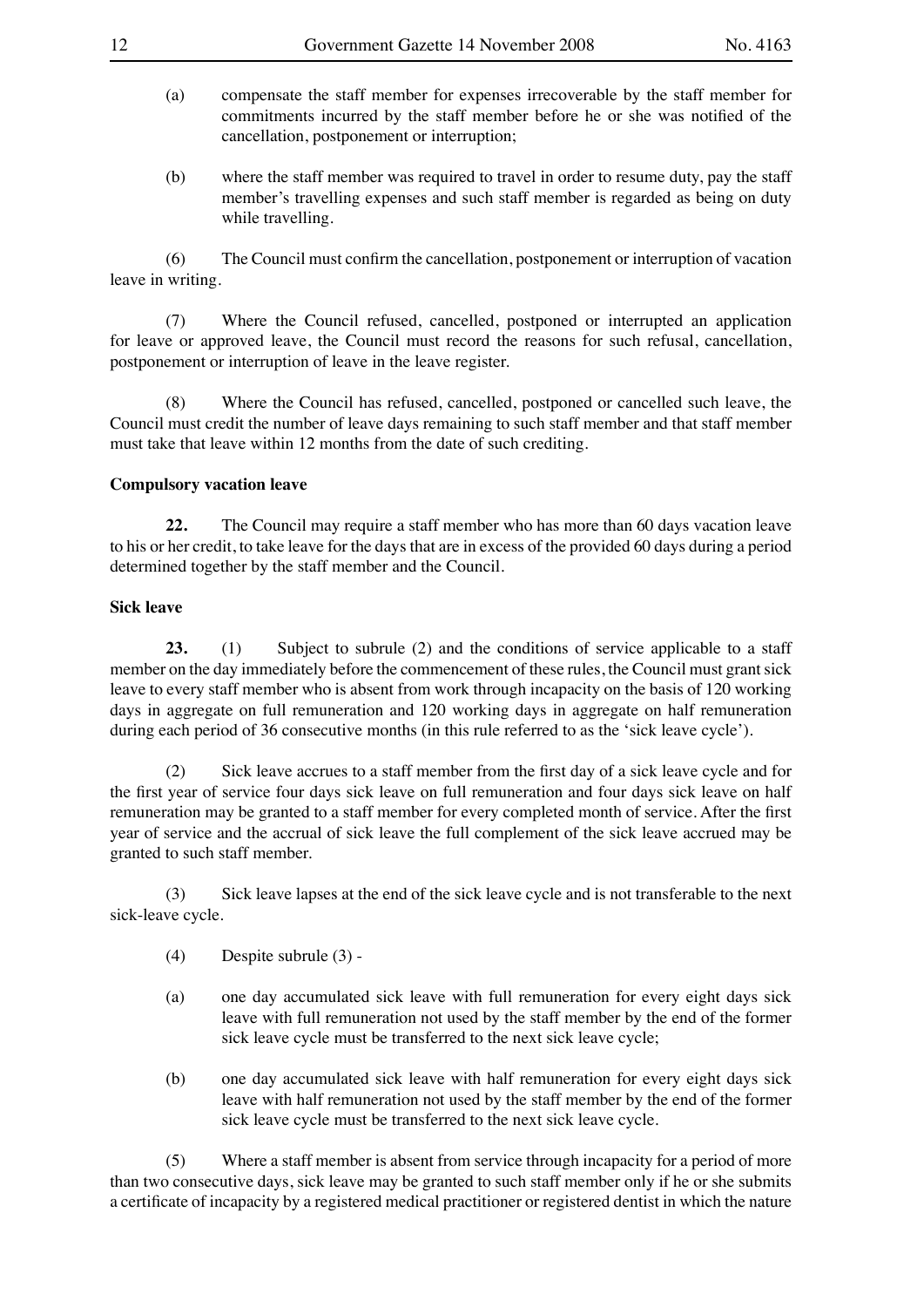of the incapacity is described, it is declared that such staff member is unable to perform his or her official duties and which indicates the period necessary for recovery.

(6) Despite subrule (5), the Council may require the staff member to submit a certificate of incapacity for a period of less than two consecutive days sick leave taken.

(7) Despite subrules (4) and (5), the Council may where it is satisfied that the staff member's absence was in good faith due to incapacity and that good reasons exist why a certificate of incapacity was not submitted, exempt such staff member from the submission of such certificate in respect of a continuous period of sick leave, not exceeding 14 consecutive days.

(8) The Council may require a staff member who applied for sick leave to subject him or herself to a medical examination by a registered medical practitioner of the Council's choice and where the certificate of incapacity differs significantly from the chosen registered medical practitioner's diagnoses, the Council may cancel or withdraw such sick leave granted to such staff member and replace it with vacation leave with or without remuneration, where such vacation leave is available.

(9) The Council may on application by a staff member, where such staff member becomes incapacitated during his or her vacation leave, convert that portion of such staff member's vacation into sick leave, on condition that such staff member submits a certificate of incapacity by a registered medical practitioner in terms of this rule.

(10) The Council may grant on application by a staff member vacation leave to such staff member where he or she has sufficient vacation leave to his or her credit, where sick leave was granted with no remuneration or with half remuneration.

(11) Nothing in this rule may preclude a staff member from leaving service on the grounds of ill health before the maximum or any period of sick leave has been granted.

(12) In the instance where the Council's appointed registered medical practitioner declares a staff member medically unfit, that staff member's service may be terminated by the Council from the date on which he or she is so declared to be medically unfit.

(13) At the commencement of these rules, every staff member retains the existing sick leave of the former three-year sick leave cycle under his or her former conditions of service with the Council, where applicable.

(14) For the purposes of this provision "incapacity" means inability to work resulting from an illness or injury.

(15) Despite the definition for "incapacity" in subrule (14), the Council may regard alcoholism or an addiction to an intoxicating substance as incapacity and -

- (a) may grant to a staff member sick leave with full remuneration;
- (b) where a staff member is on probation, terminate his or her service upon diagnoses by a registered medical practitioner of such alcoholism or addiction to an intoxicating substance.

#### **Special leave**

**24.** (1) The Council may, subject to such conditions as it may determine, grant special leave of up to 21 days per 12 month cycle to a staff member who -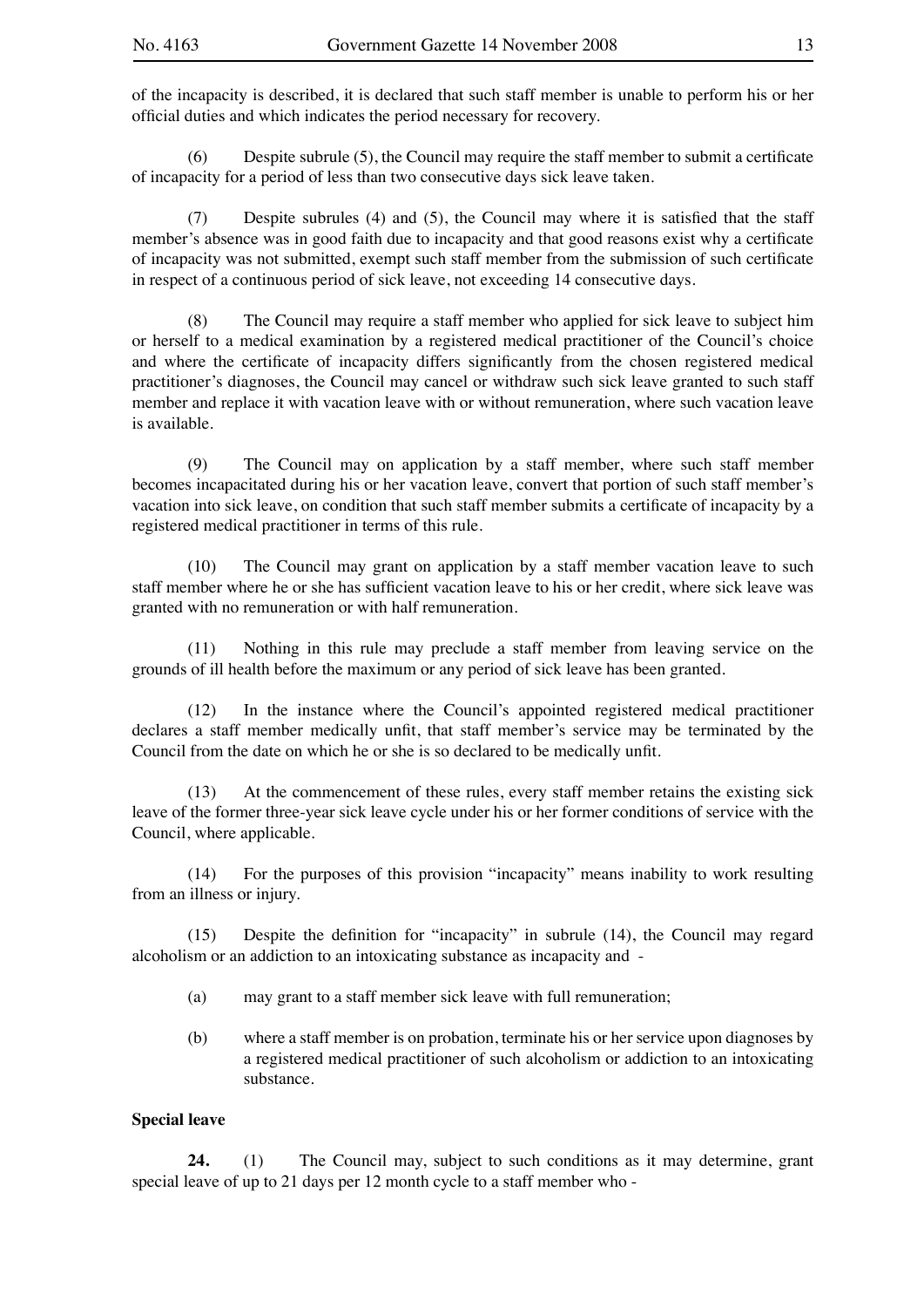- (a) is selected by a recognised non-professional sports association to
	- (i) take part, as a member of an organised sports group in a sports tour outside Namibia, whether as competitor, coach or manager;
	- (ii) represent Namibia, as a competitor, coach or manager at an international sporting event in Namibia;
	- (iii) accompany a foreign national team visiting Namibia, as a representative of the Namibia sports association organising the tour;

(b) is absent from duty as a result of isolation on medical instructions where he or she was in contact with a person who has contracted or is suspected of having contracted an infectious disease;

- (c) is arrested or has to appear before a court on criminal charge and he or she is subsequently acquitted or the charge is withdrawn;
- (d) is subpoenaed as witness in proceedings before a court of law or a commission of enquiry;
- (e) has to study and sit for an examination approved by the Council, but
	- (i) the special leave under this paragraph may not be taken more than 60 days before such examination;
	- (ii) the special leave under this paragraph may be granted only once per approved paper per subject;
- (f) has no vacation leave to his or her credit and the Council is satisfied that due to special circumstances not otherwise referred to in these rules, special leave should be granted to him or her;
- (g) is appointed as a board member of a company in which the Government holds shares or a professional body established by law for board meetings and conferences;
- (h) is attending a congress, seminar, or conference or workshop on behalf of the Council;
- (i) is unable to perform his or her duties on account of an accident to which the laws providing for employees compensation provides for.

(2) Every staff member who applies for special leave must in support of his or her application, submit a certificate or written reasons for the action to be taken or such other proof as may be required by the Council.

#### **Maternity leave**

**25.** (1) The Council must grant to a female staff member who has completed 6 months continuous service with the Council, with a view to her confinement, at least 4 weeks of maternity leave before the expected date of her confinement and at least 8 weeks after such date of confinement.

(2) The date of confinement mentioned in subrule (1), must be certified by a registered medical practitioner.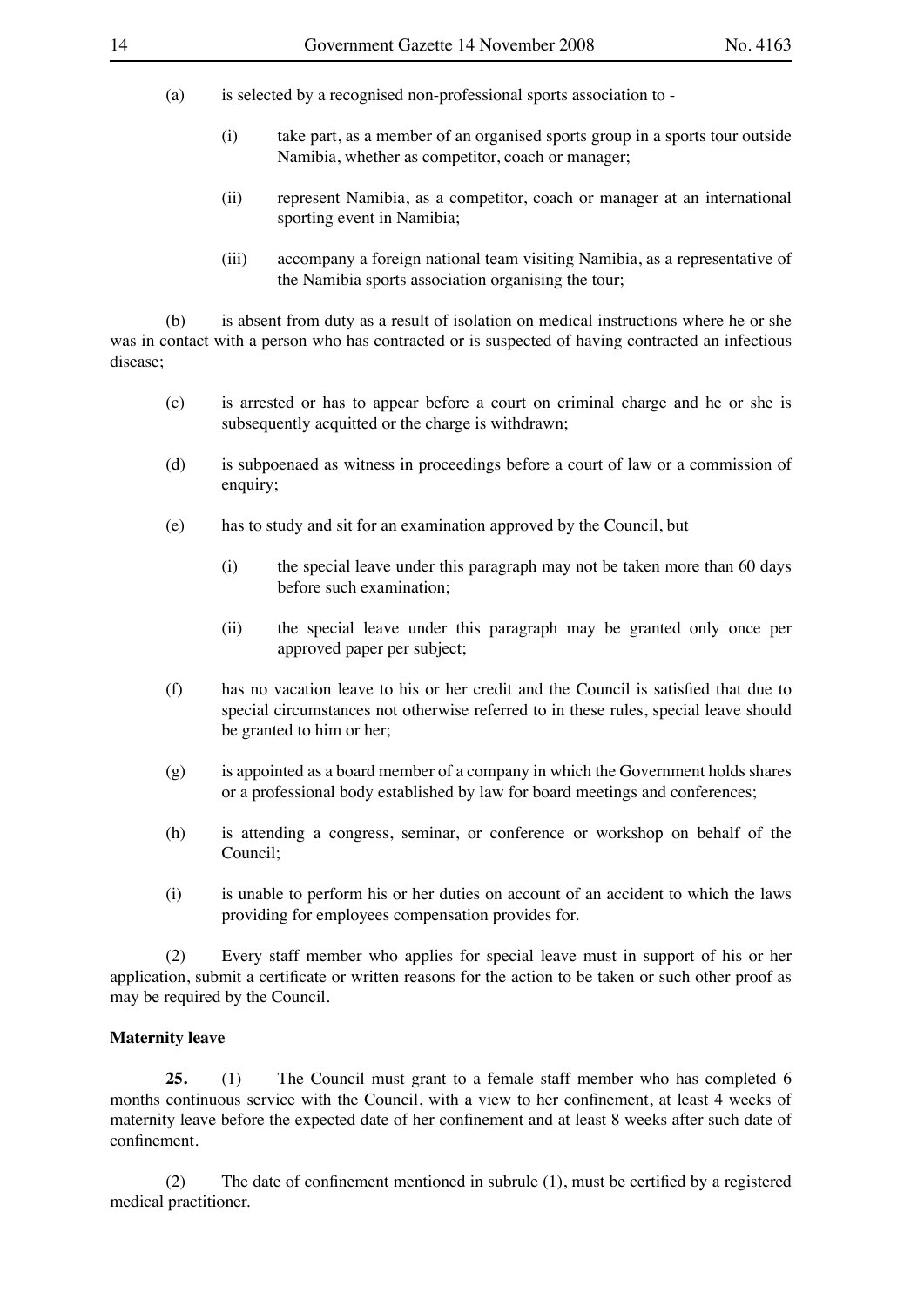(3) Maternity leave is taken with basic benefits but without basic salary.

(4) A female staff member who has been granted maternity leave may not be deprived of any right, except the right to basic salary for the period of maternity leave, that has vested in her by virtue of her conditions of service directly before the date on which her maternity leave commences and such rights continues as if her service is uninterrupted during the maternity leave granted to her.

(5) A female staff member's monthly contribution towards the pension fund and the medical aid fund, is suspended during the maternity leave granted to her, until she resumes service.

(6) For as far as these rules are more advantageous to a staff member than the labour laws, these rules has precedence, and these rules are otherwise subjected to the labour laws of this country.

#### **Compassionate leave**

**26.** (1) The Council may on application by a staff member, grant compassionate leave with full remuneration of not more than 10 days in one 12 month cycle.

(2) Compassionate leave is granted to a staff member where a close relative of such staff member has died or where a close relative of such staff member has fallen ill with a serious illness and such staff member has to personally attend to such close relative.

(3) A staff member must apply for compassionate leave on the form provided by the Council and must together with such application -

- (a) in the case where a close relative of the staff member has died, submit a copy of the deceased close relative's death certificate;
- (b) in the case where a close relative has fallen ill with a serious illness, submit a certificate by a registered medical practitioner treating the close relative in which certificate the medical practitioner names the serious illness and states why the staff member must personally attend to such close relative.

(4) Compassionate leave lapses at the end of a 12 month cycle and is not transferable to the next 12 month cycle.

(5) The compassionate leave cycle starts on 1 January and ends on 31 December on which day the compassionate leave for that cycle lapses.

(6) Compassionate leave does not form part of vacation leave and is not paid out to a staff member on termination of his or her service.

#### **Payments of vacation leave on termination of service**

**27.** (1) Where a staff member dies while he or she is in the service of the Council, the Council must pay to the estate of such staff member the value of the vacation leave with full remuneration to the credit of the staff member at the date of his or her death, which vacation leave days may not exceed 60 days.

(2) Where a staff member's service with the Council is terminated, except when such staff member's service was terminated on misconduct, the Council must pay to that staff member the value of the vacation leave with full remuneration to the credit of the staff member at the date of such staff member's termination, which leave days may not exceed 40 days.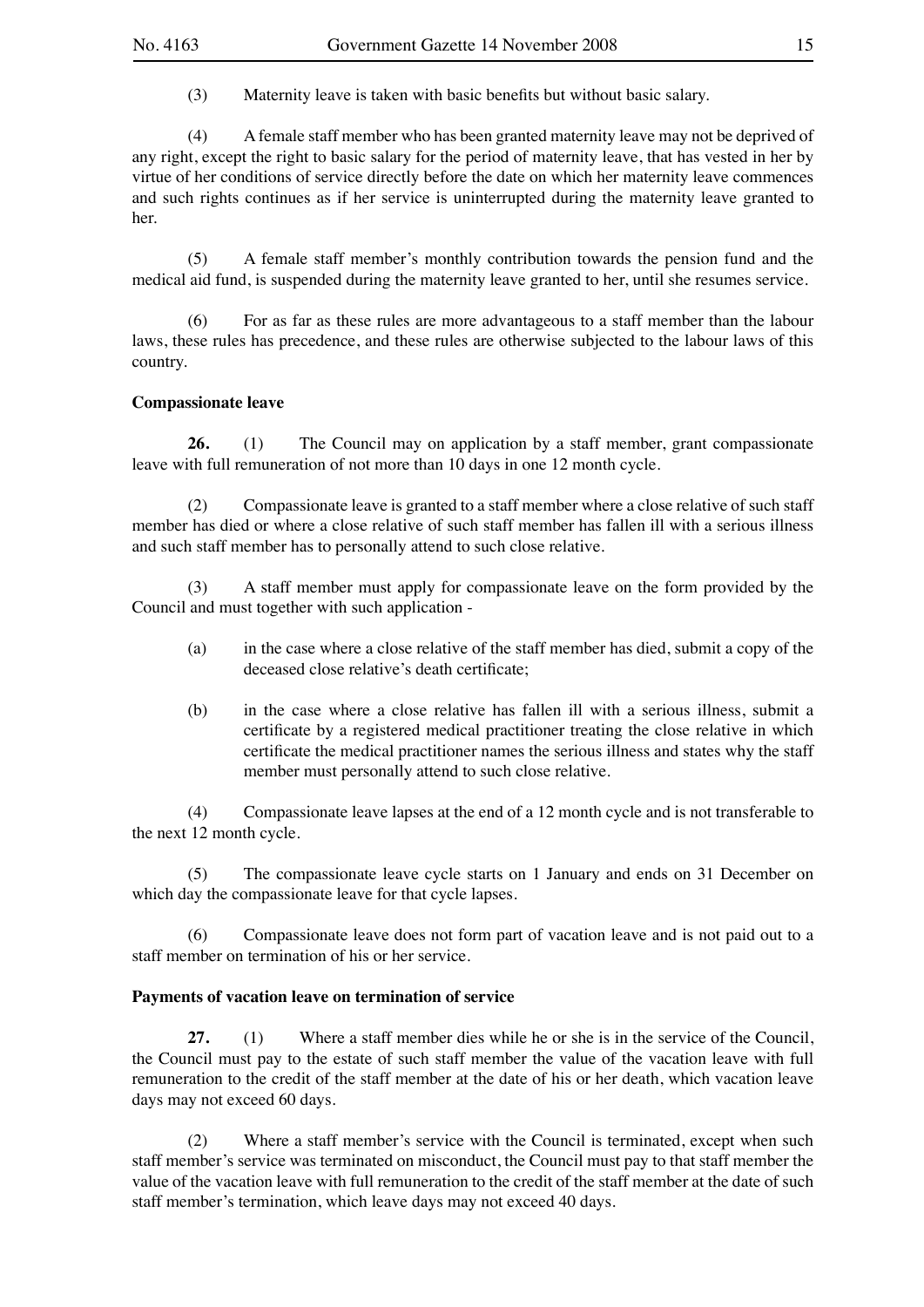#### PART III DISCIPLINE, DISCHARGE AND SUSPENSION

#### **Discipline**

**28.** (1) The Council, the management committee and the chief executive officer must maintain discipline in the staff establishment, ensure that all staff members are treated in a fair and consistent manner, and must inform all its staff members of the disciplinary code and the possible actions against all acts of misconduct.

(2) A staff member must execute his or her duties and assignments with the necessary diligence and dedication and he or she must behave in a seemly and proper manner towards the Council, other staff members and the Council's customers.

(3) The conditions of service, the relevant labour laws and the relationship of trust between the staff member and the Council form the basis for the service relationship between the parties.

(4) This part must be applied subject to section 29(6) of the Act.

(5) Except for paragraphs (a) and (b) of this subrule and rule 35, where the term "staff member" is used in this Part it includes a chief executive officer and a head of department, and where the term -

- (a) "management committee" or "chief executive officer" is used in relation to a staff member, the term "Council" must be used where the rule is applied to a chief executive officer or head of department.
- (b) "Council" is used in relation to a staff member, the term "Minister" must be used where the rule is applied to a chief executive officer or a head of department.

#### **Guidelines in dealing with actions that constitutes misconduct**

**29.** (1) The following offences can be used as guidelines when dealing with actions that constitute misconduct, and very serious offences are the following -

- (a) theft;
- (b) fraud, bribery, malicious damage to the Council's property;
- (c) unauthorised possession of Council property;
- (d) driving an official vehicle under the influence of stupefying substance without prescription;
- (e) intimidation;
- (f) incitement;
- (g) perjury;
- (h) assault;
- (i) making false statements when applying for employment or undergoing medical examinations;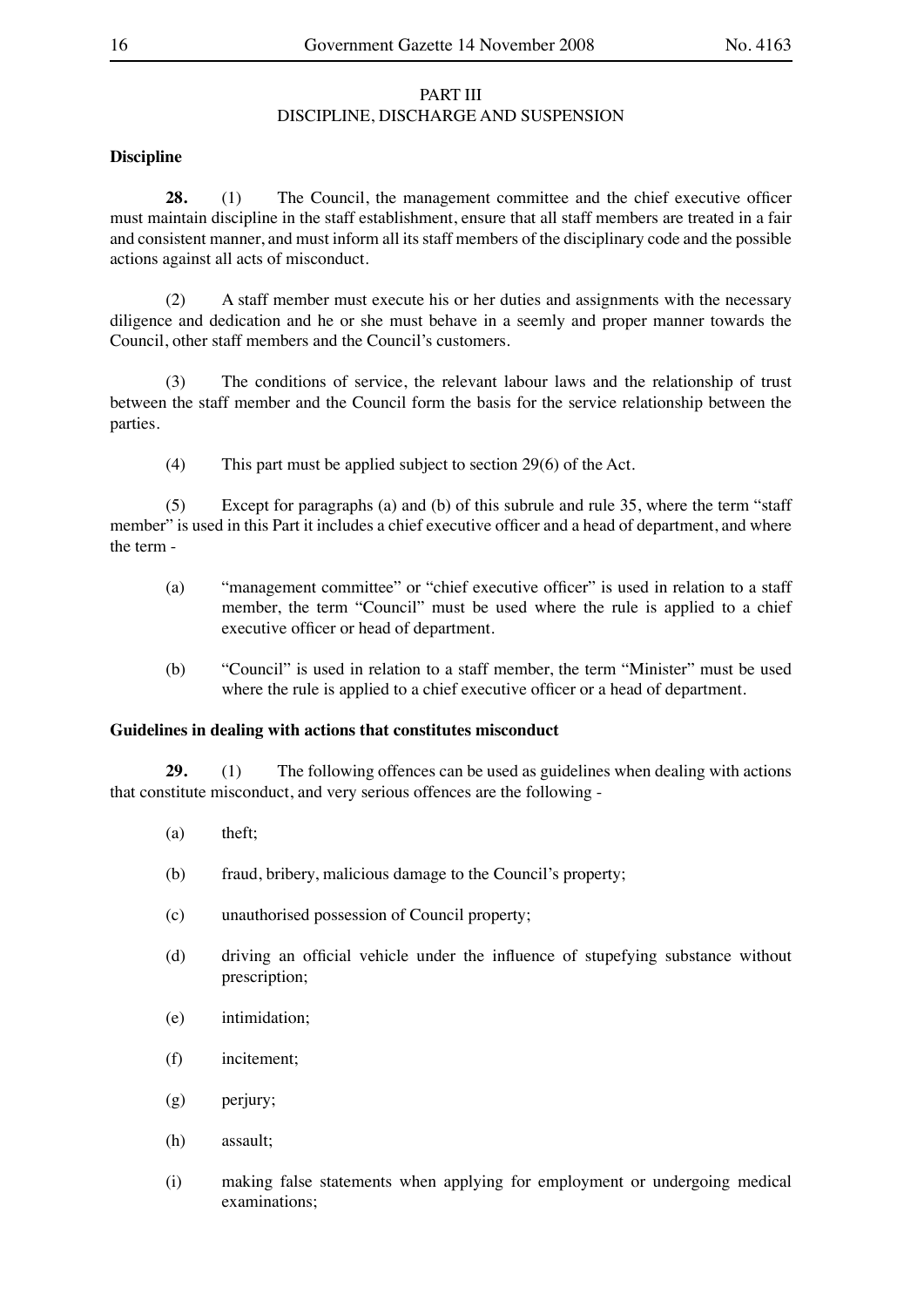- (j) disobeying or disregarding work-related orders;
- (k) intoxication or under the influence of a stupefying drug without a prescription;
- (l) sexual harassment;
- (m) revealing confidential information to unauthorized persons;
- (n) illegal strikes under the Labour Act, 1992;
- (o) racism;
- (p) tribalism;
- (q) nepotism;
- (r) gross abuse of authority;
- (s) gross negligence.

(2) In relation to the very serious offences set out under subrule (1), the relevant person contemplated in section 29(6)(a) of the Act may charge a staff member upon a first offence with misconduct and a formal disciplinary inquiry must be held upon such charge.

- (3) The serious offences are set out below -
- (a) disregard of safety standards;
- (b) misuse of Council property for private purposes;
- (c) being under the influence of alcohol or a stupefying substance without any prescription during working hours;
- (d) abuse of sick leave;
- (e) sleeping on duty;
- (f) repeated absence from the workplace while on duty;
- (g) repeated unauthorised or excommunicated absenteeism;
- (h) using abusive language;
- (i) failure to report an accident or damage;
- (j) reckless driving of the Council's vehicles;
- (k) insolence;
- (l) indolence.

(4) In relation to the serious offences set out under subrule (3), the management committee or the chief executive officer may -

(a) upon a first offence, issue a first written warning to the staff member concerned;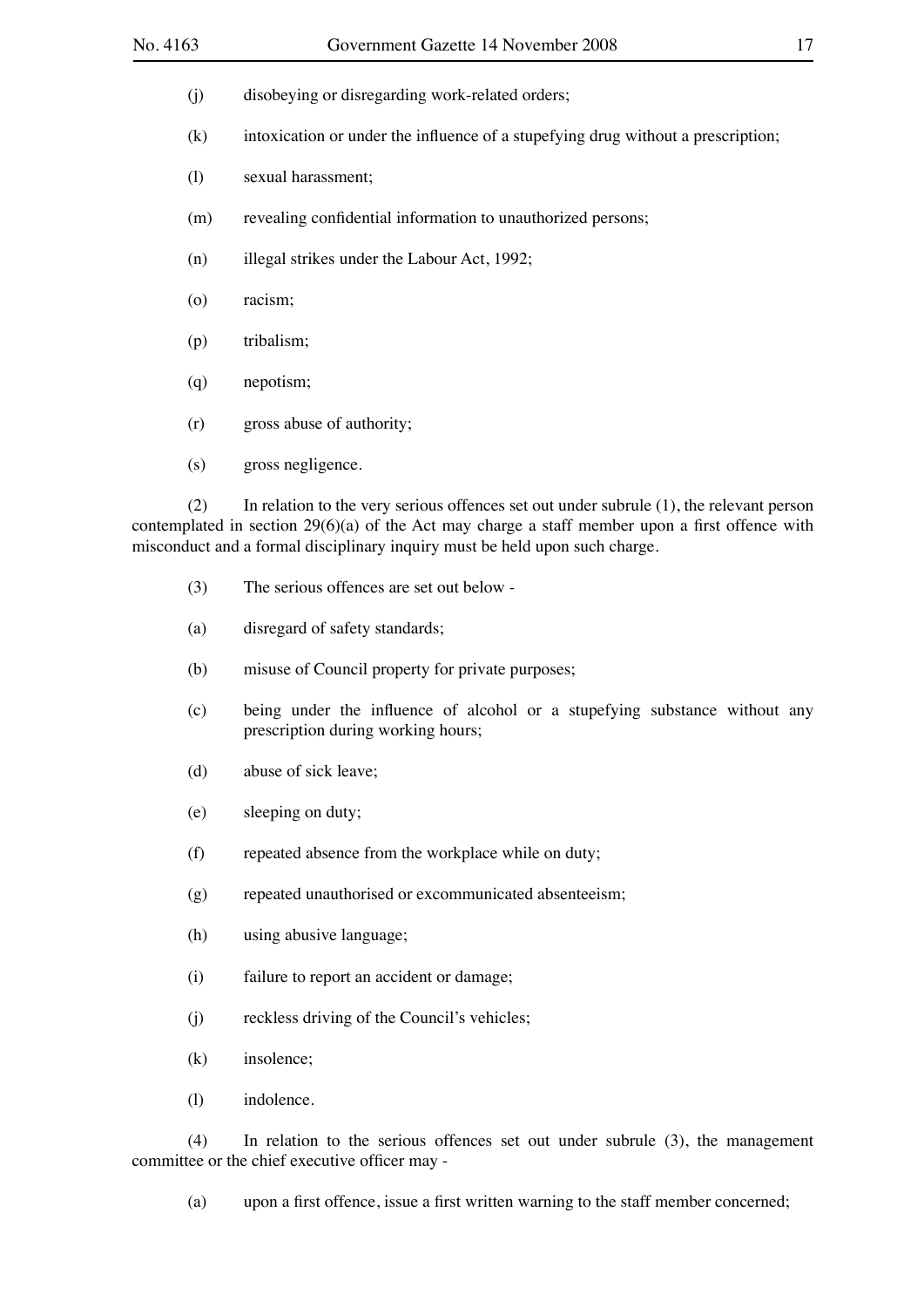- 
- (b) upon a second offence, issue a final written warning to the staff member concerned;
- (c) upon a third or further offence, cause the relevant person contemplated in section  $29(6)(a)$  of the Act to charge the staff member concerned with misconduct, upon which a formal disciplinary inquiry must follow.
- (5) The minor offences are set out below -
- (a) poor time control;
- (b) improper conduct;
- (c) carelessness;
- (d) not reporting for overtime without a reasonable excuse, after agreeing in writing to work overtime;
- (e) not dressed in a clean, decent and tidy manner.

(6) In relation to the minor offences set out under subrule (5), the management committee or the chief executive officer may -

- (a) upon a first offence, convey a verbal warning to the staff member concerned;
- (b) upon a second offence, issue a first written warning to the staff member concerned;
- (c) upon a third offence, issue a final written warning to the staff member concerned;
- (d) upon a fourth or further offence, cause the relevant person contemplated in section  $26(6)(a)$  of the Act to charge the staff member concerned with misconduct upon which a formal disciplinary inquiry must follow.

(7) The types of misconduct set out in subrules (1), (3) and (5) and the possible actions to be taken against a staff member by the management committee or chief executive officer, set out in subrules (2), (4) and (6), serves as a guideline only and may, depending on the seriousness of the offence and on consideration of the circumstances, take a course of action more suitable for a particular situation of misconduct.

(8) The Council, the management committee or the chief executive officer, as the case may be, must set out its disciplinary action on the disciplinary form, Form A of the Annexure, and issue such Form to the staff member concerned after the conclusion of an informal disciplinary inquiry or a formal disciplinary inquiry, as the case may be.

(9) The relevant person contemplated in section 29(6)(a) of the Act must, where applicable under this Part, charge a staff member on a charge sheet, Form B of the Annexure, and such charge sheet must set out the charge or charges against a staff member and the procedure to be followed by the staff member.

(10) In the circumstances where the management committee or the chief executive officer intends to convey a verbal warning or a written or final warning to a staff member, the management committee or the chief executive officer must first conduct, or cause to be conducted, an informal inquiry into the alleged misconduct during which the staff member must be granted an opportunity to present his or her case.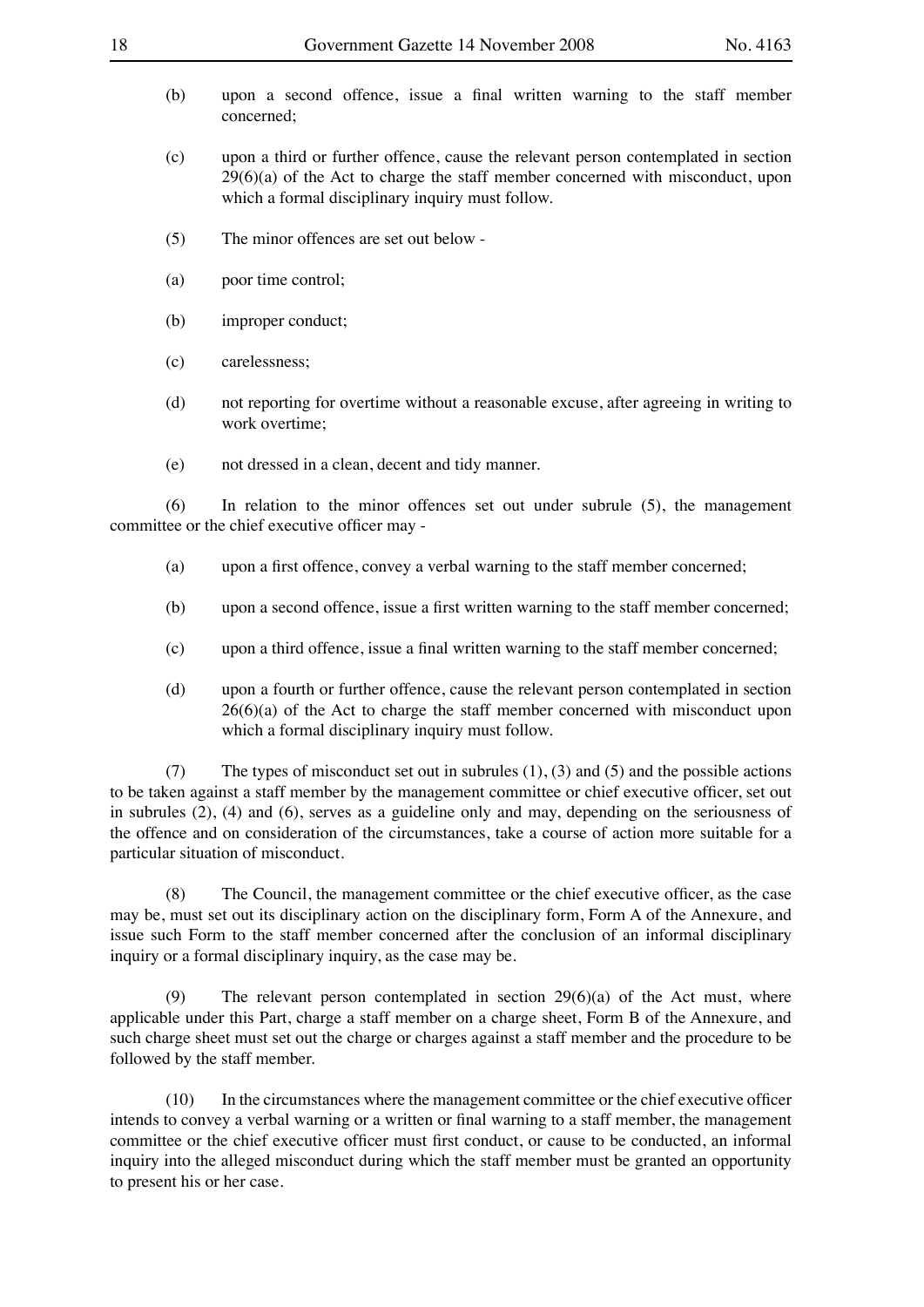(11) An informal inquiry contemplated in subrule (10), must be attended by the staff member, the management committee or by its representative, or, by the chief executive officer or a person designated by him or her, who intends to convey a verbal warning or to issue a written or final warning, and a third impartial party to record the proceedings.

(12) Where the management committee or its representative, or the chief executive officer or the person designated by him or her, is upon the conclusion of such informal inquiry not satisfied with the staff member's explanation, such relevant person may convey a verbal warning or issue a written or final warning to such staff member, and such warning must be recorded on the staff member's personal file.

(13) The staff member may appeal to the Council in writing if he or she does not agree with the verbal warning or written or final warning, upon which the Council must make a final decision regarding the validity of such warning.

#### **Warnings with regard to types of inquiries**

**30.** There are two types of warnings under these rules, the first type of warning is upon the conclusion of a formal disciplinary inquiry, where a staff member is found guilty of the charge of misconduct against him or her and an action in terms of section  $29(6)(g)(i)(aa)$  is taken against such staff member, and the second type of warning is set out under rule 29(10) to (12) and is conveyed or issued by the management committee or its representative, or, the chief executive officer or the person designated by him or her, upon the conclusion of such informal disciplinary inquiry.

#### **Types of warnings**

**31.** (1) The types of warnings set out in this rule serves as a guideline for the application of section  $29(6)(g)(i)(aa)$  of the Act after the conclusion of a formal disciplinary inquiry and serves as a guideline for the application of an informal disciplinary inquiry as contemplated in rule 29(10) to (12).

- (2) The types of warnings are set out below -
- (a) the first type of warning is a verbal warning given in less serious circumstances and it is normally valid for a period not exceeding three months;
- (b) the second type of warning is a first written warning and is normally given where verbal warnings for minor offences have been unsuccessful or in the case of a first serious offence and it is normally valid for a period not exceeding 6 months;
- (c) the third type of warning is a final written warning and is normally given where written warnings for serious offences have been unsuccessful, or in the case of a very serious offence, and it is normally valid for a period not exceeding 12 months.

#### **Procedural fairness during disciplinary inquiry**

**32.** (1) The Council, the management committee or the chief executive officer, as the case may be, and the staff member concerned must strictly follow the disciplinary inquiry procedures set out in the Act and in these rules.

(2) The persons conducting a formal disciplinary inquiry may only after such inquiry has been finalized consider or apply punitive measures.

(3) A staff member has the right to an interpreter where he or she requires such an interpreter during a disciplinary inquiry.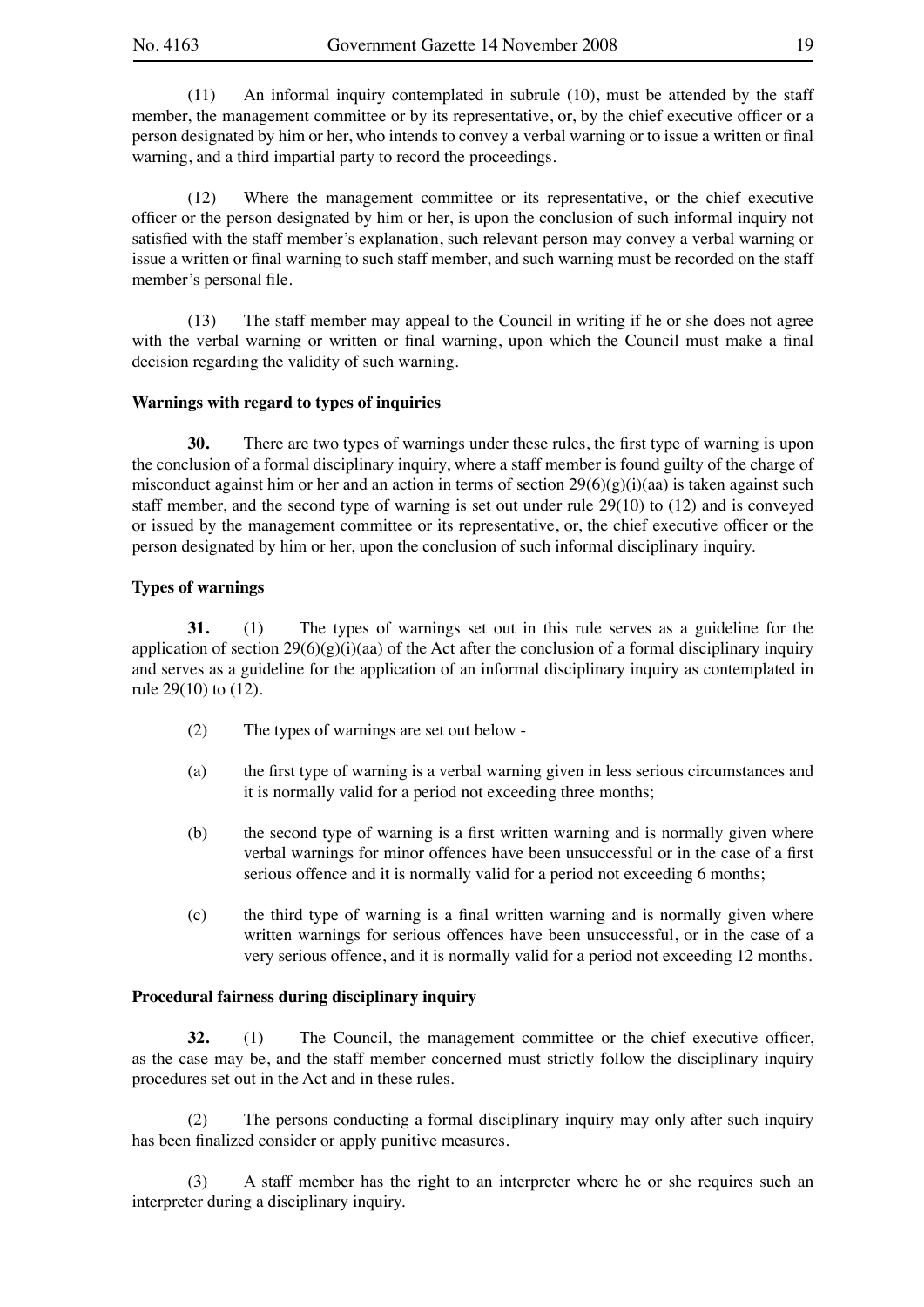(4) The staff member must be in a fit, conscious and sober frame of mind during an inquiry.

(5) A staff member or his or her representative, who requires additional time to prepare his or her case, must request the chairperson of the formal disciplinary inquiry in writing for a postponement of such inquiry after the disciplinary inquiry committee has convened for the first time.

(6) Despite subrule (5), a chairperson of a formal disciplinary inquiry may where he or she suspects that a staff member is unduly delaying the inquiry -

- (a) warn the staff member to not unduly delay the inquiry;
- (b) where such delay continues, the chairperson may set a time frame within which such inquiry must be concluded.

(7) The charged staff member has the right to a procedurally fair disciplinary inquiry even though evidence exists that warrants an immediate dismissal.

#### **Substantive fairness in disciplinary inquiries**

**33.** (1) A staff member must have been reasonably aware of the rule that he or she has transgressed in order for the disciplinary inquiry committee to find him or her guilty of misconduct.

(2) The staff member must fully understand the charge against him or her, and the person charging such staff member must, where requested, explain the charge to such staff member.

(3) Before a staff member is charged with misconduct, the person charging such staff member must ensure that there is sufficient proof of misconduct on the balance of probabilities

#### **Suspension**

**34.** (1) In terms of section 29(6)(b) of the Act, the Council sets out the suspension procedure under this rule.

(2) The management committee or the chief executive officer may, at any time before or after a staff member is charged with misconduct, suspend such staff member with or without pay, as the case may be, where the nature of the misconduct dictates that the staff member be removed from his or her place of duty or if the possibility exists that the staff member may interfere or tamper with witnesses or evidence.

(3) The management committee or the chief executive officer must determine a specific period for suspension.

- (4) A staff member may be suspended without pay for -
- (a) the duration of the formal disciplinary inquiry; or
- (b) for a period not exceeding 6 months,

whichever period is the shortest.

(5) A staff member who has been suspended with or without pay, as the case may be, may within 7 days after he or she is notified of such suspension, appeal in writing to the Council against the validity of his or her suspension or against his or her suspension without pay.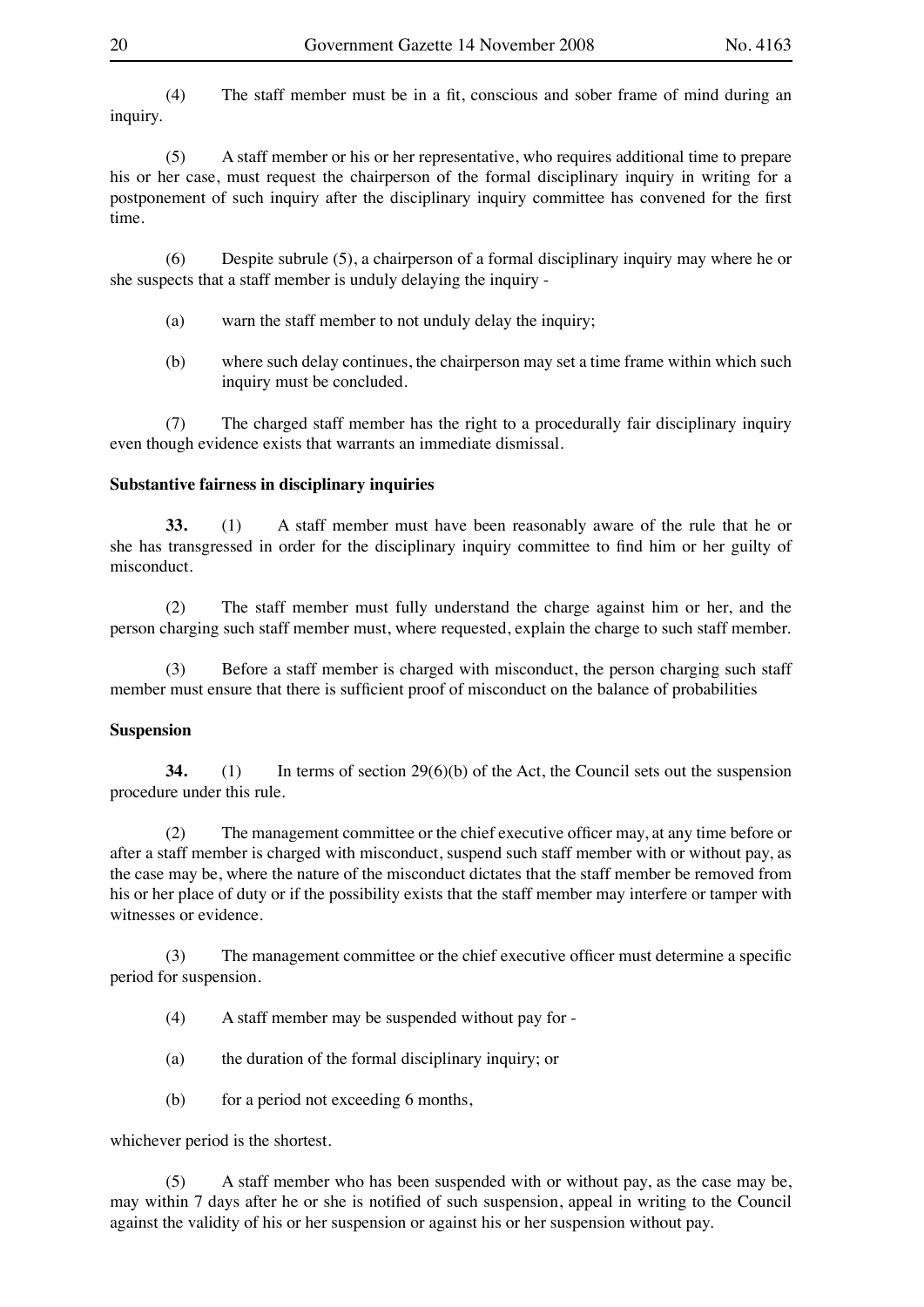(6) Upon considering the staff member's appeal in subrule (5), the Council must make a final decision as to the validity of the suspension of that staff member or to the suspension of that staff member without pay.

(7) Any staff member who has been suspended must be permitted to reassume his or her official duty and must be paid his or her full remuneration for the period of his or her suspension -

- (a) if no charge of misconduct is brought against him or her under section  $29(6)(a)$  of the Act;
- (b) if he or she is found not guilty on any such charge of misconduct;
- (c) if his or her appeal is upheld against any finding that he or she is guilty on any such charge of misconduct;
- (d) if an action under section  $29(6)(g)(i)(aa)$  or (bb) of the Act is taken against such staff member.

(8) Any staff member who has been suspended and against whom an action under section  $29(6)(g)(ce)$  has been taken, must assume duty at the reduced salary or the lower grade or both at the reduced salary and in the lower grade and the reduced salary must be paid to the staff member for the period of suspension unless payment at the former higher salary has already taken place during that period.

(9) Where a staff member who was suspended without pay is found guilty of misconduct and such staff member is not discharged in terms of section  $29(6)(g)(dd)$  of the Act, his or her next annual salary increase must be deferred by a period equal to the period of suspension and that period must for the purpose of the calculation of his or her sick, vacation or bonus leave, be deemed not to have been a period during which he or she was employed by the Council.

(10) The suspension of any staff member may at any time be cancelled by the Council if in its opinion the reason for such suspension has lapsed, but such cancellation of the suspension may not affect any proceedings in connection with the charge of misconduct.

#### **Persons conducting disciplinary inquiry**

**35.** (1) Subject to section 29(7) of the Act, the following persons must be appointed, unless already designated under that section in which case the management committee must appoint an alternative person, in addition to a person designated to conduct an inquiry -

- (a) the relevant Head of Department, who acts as chairperson of the proceedings;
- (b) a staff member from the Human Resources Department;
- (c) a staff member who is considered in the circumstances to have skill or knowledge in the field in which the staff member is charged with misconduct;

(2) With regard to the chief executive officer or a head of department under this rule, the person designated by the Minister in section  $27(1)(d)$  to inquire into the charge, must act as the chairperson of such disciplinary committee and must appoint the following persons to conduct the formal disciplinary inquiry -

(a) the Head of the Human Resources Department, or where he or she is charged with misconduct, another head of department in the Council;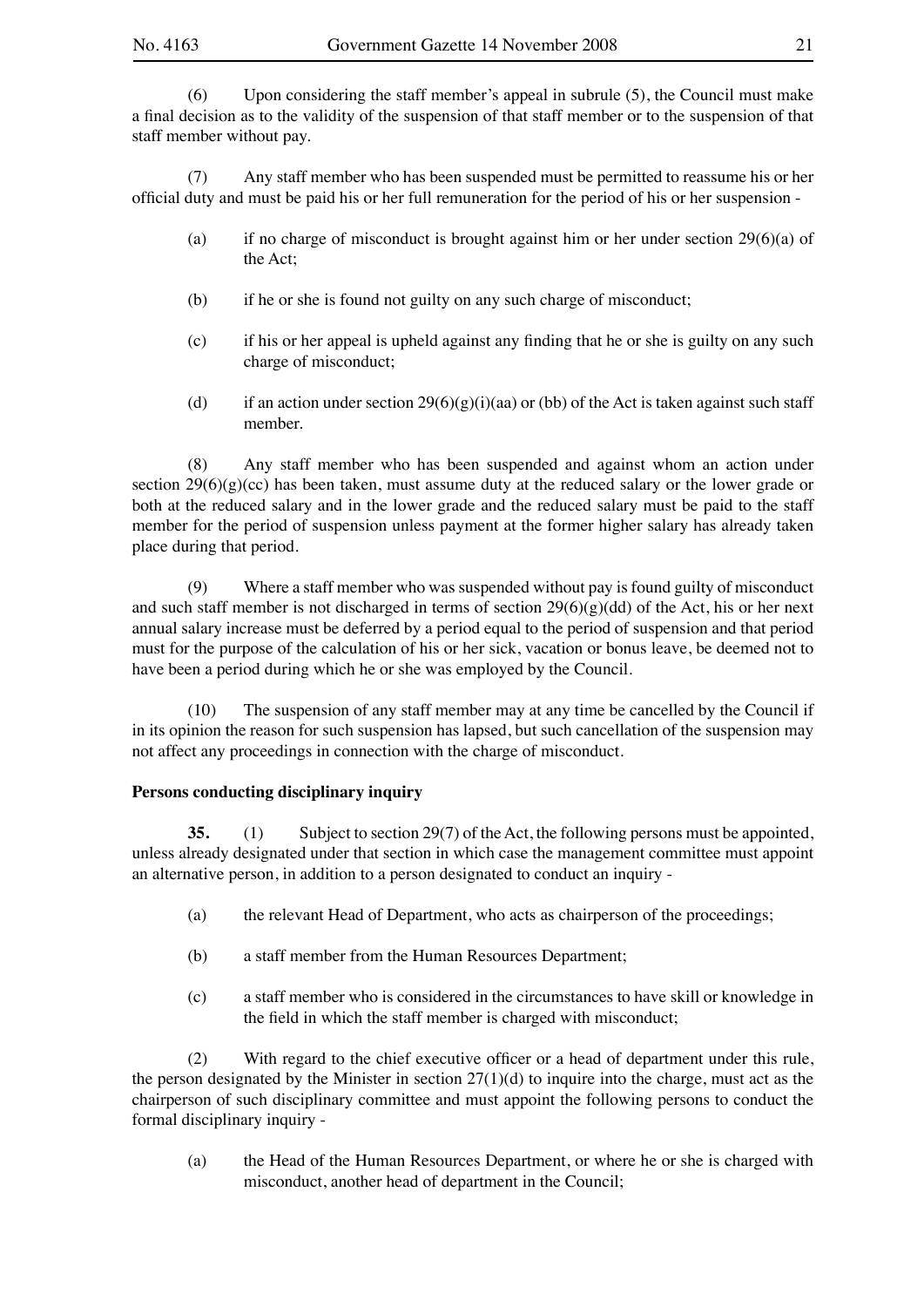- 
- (b) the chief executive officer, or where he or she is charged with misconduct, a head of department, other than the head of department appointed under paragraph (a);
- (c) a person who is considered in the circumstances to have skill or knowledge in the field in which the chief executive officer or the head of department is charged with misconduct;
- (d) such other person that the chairperson may appoint in the circumstances, if necessary.

 (3) The staff member designated to inquire into the charge, contemplated in section 29(7) of the Act, must act as an investigating officer, collecting evidence and leading the inquiry against the staff member so charged with misconduct.

#### **Appeals**

**36.** (1) This rule is subject to the appeal procedures set out in section  $29(6)(g)(ii)$ and (h)(ii) of the Act.

(2) An appeal in terms of section 29(6)(f)(ii) or (g)(ii) must be lodged on Form C in the Annexure or in writing closely resembling the format of Form C, and must be delivered within 7 days of notification of the decision in section  $29(6)(f)(i)$  or within 7 days of the notification of the action taken in section  $29(6)(g)(i)$  to the Council and to the Head of the Human Resources Department.

(3) A staff member appealing against the outcome of the inquiry, may appeal on the following grounds -

- (a) an error of fact or in law which lead to a wrongful conviction, in terms of section  $29(6)(g)(ii);$
- (b) severity of the penalty or the action taken, in terms of section  $29(6)(h)(ii)$ ;
- (c) procedural and substantive inconsistencies and unfairness, in terms of but not limited to the provisions of rule 32 or 33;
- (d) discovery of new evidence discovered after such conviction that could lead to an acquittal of the charges against him or her.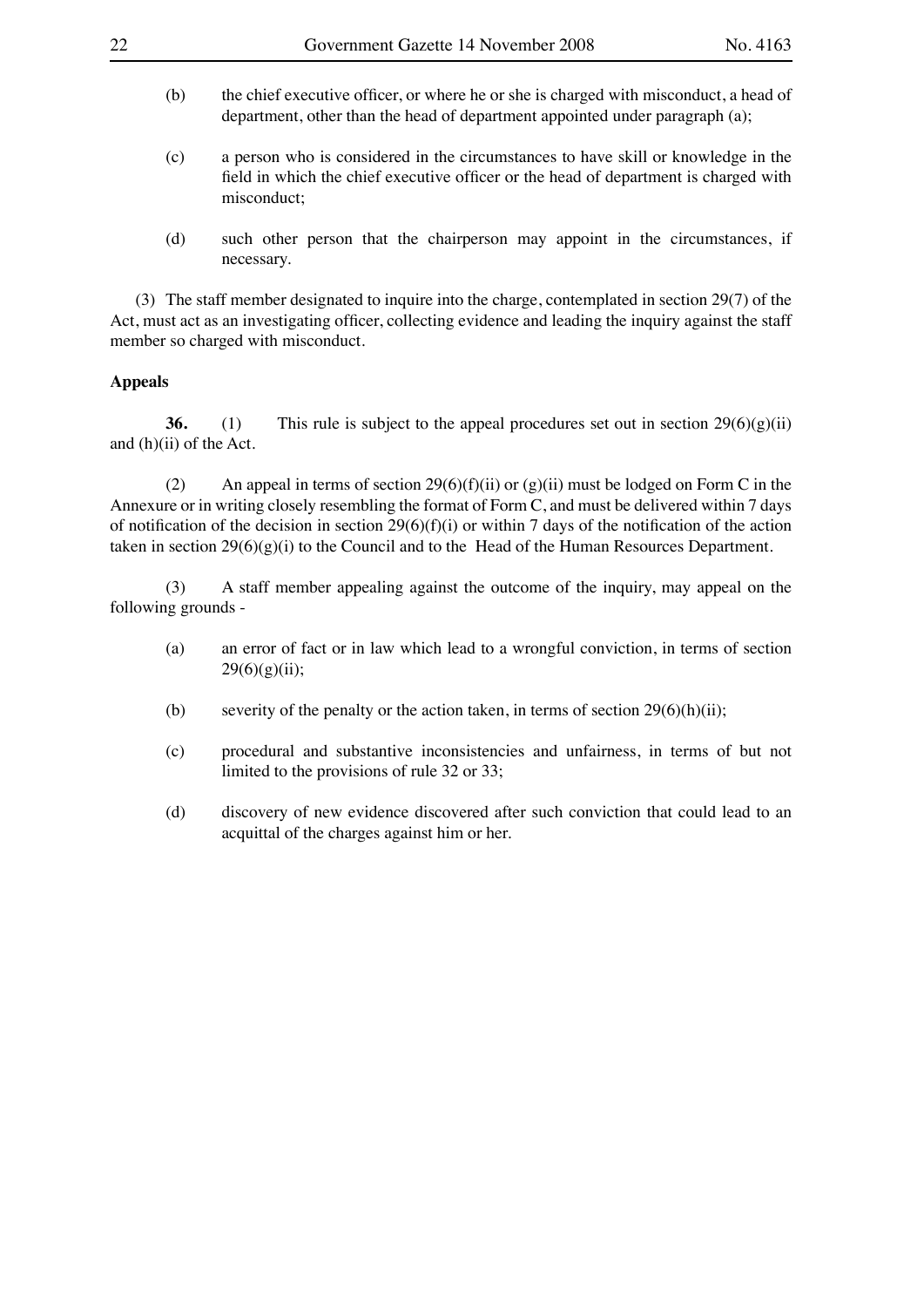# **ANNEXURE**

### **FORM A**

### **DISCIPLINARY FORM**

| To:                                                                                                         |                                                                       | From:     |                                                                            |  |
|-------------------------------------------------------------------------------------------------------------|-----------------------------------------------------------------------|-----------|----------------------------------------------------------------------------|--|
| <b>Staff member's</b><br>name:                                                                              |                                                                       | Division: |                                                                            |  |
|                                                                                                             | Nature of Disciplinary Measure: [Indicate with an X the action taken] |           |                                                                            |  |
|                                                                                                             | Counselled [no disciplinary action taken]                             |           |                                                                            |  |
|                                                                                                             | Verbal Warning                                                        |           |                                                                            |  |
| Written Warning (Expires three to six months from the date when the<br>(Minimum 3 months, maximum 6 months) |                                                                       |           |                                                                            |  |
|                                                                                                             | (Minimum 6 months, maximum 12 months)                                 |           | Final Warning (Expires six to twelve months from the date when the         |  |
|                                                                                                             | applicable salary reduced to N\$  per year                            |           | Demotion / reduction in salary / fine / transfer to another department. If |  |
|                                                                                                             | Dismissal                                                             |           |                                                                            |  |
|                                                                                                             | The above action has been taken for the following reason(s):          |           |                                                                            |  |
|                                                                                                             |                                                                       |           |                                                                            |  |
|                                                                                                             |                                                                       |           |                                                                            |  |
|                                                                                                             |                                                                       |           |                                                                            |  |
| <b>Date of Misconduct</b>                                                                                   |                                                                       |           | <b>Expiry date after action taken</b>                                      |  |
| Authorised person                                                                                           |                                                                       |           | <b>Relevant Head of Department</b>                                         |  |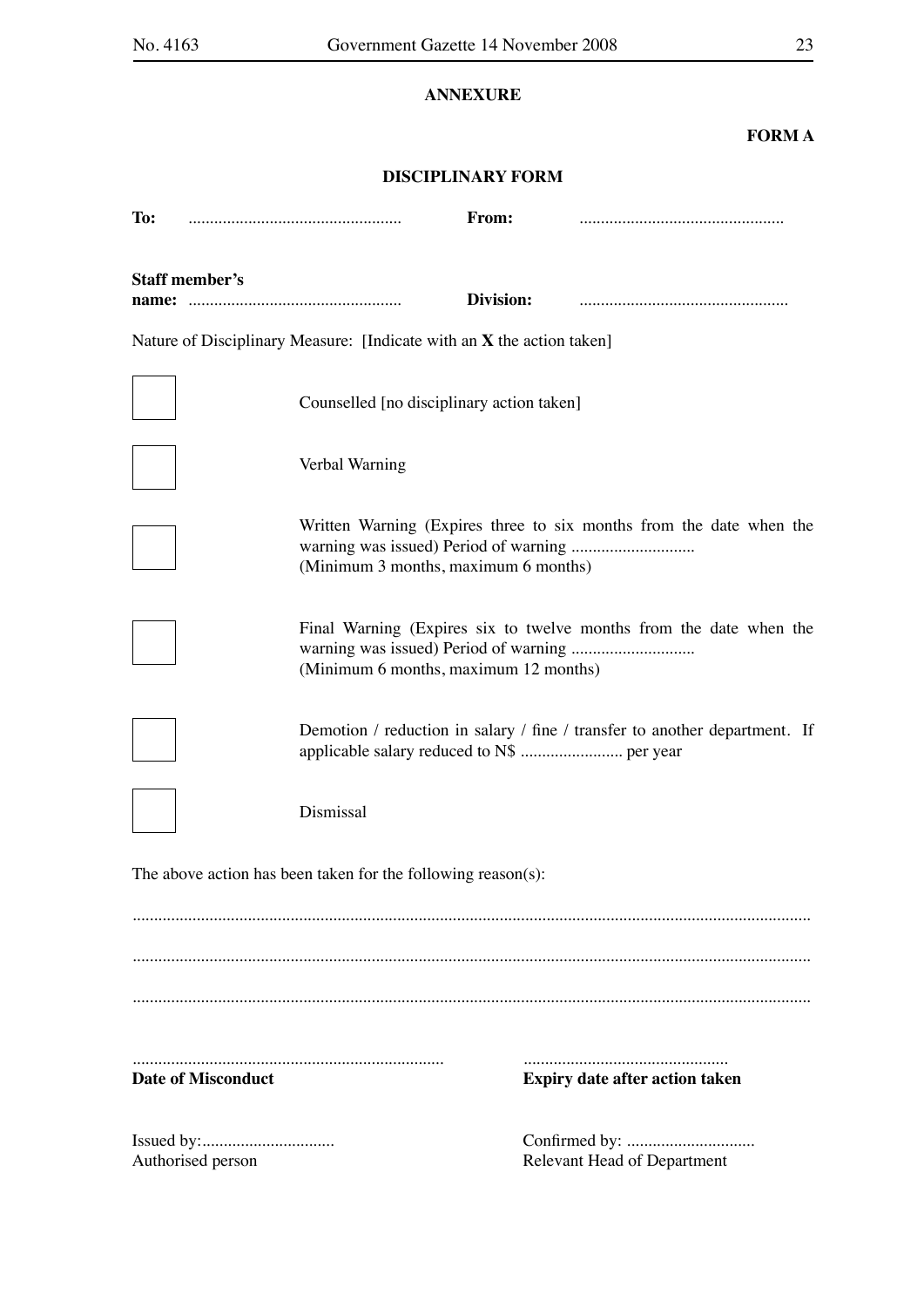|                                                                                           |                             | Name of staff member |                           |  |  |  |
|-------------------------------------------------------------------------------------------|-----------------------------|----------------------|---------------------------|--|--|--|
| <b>Witnessed by:</b>                                                                      |                             |                      |                           |  |  |  |
| $\mathbf{1}$                                                                              | Human Resources Officer     |                      | Satisfied / Not satisfied |  |  |  |
| $\overline{2}$                                                                            | Shop Steward/Representative |                      | Satisfied / Not satisfied |  |  |  |
| Copy send to Human Resources Department and the Secretary to the Management Committee on: |                             |                      |                           |  |  |  |
|                                                                                           |                             |                      |                           |  |  |  |

**HOD** [Relevant Department]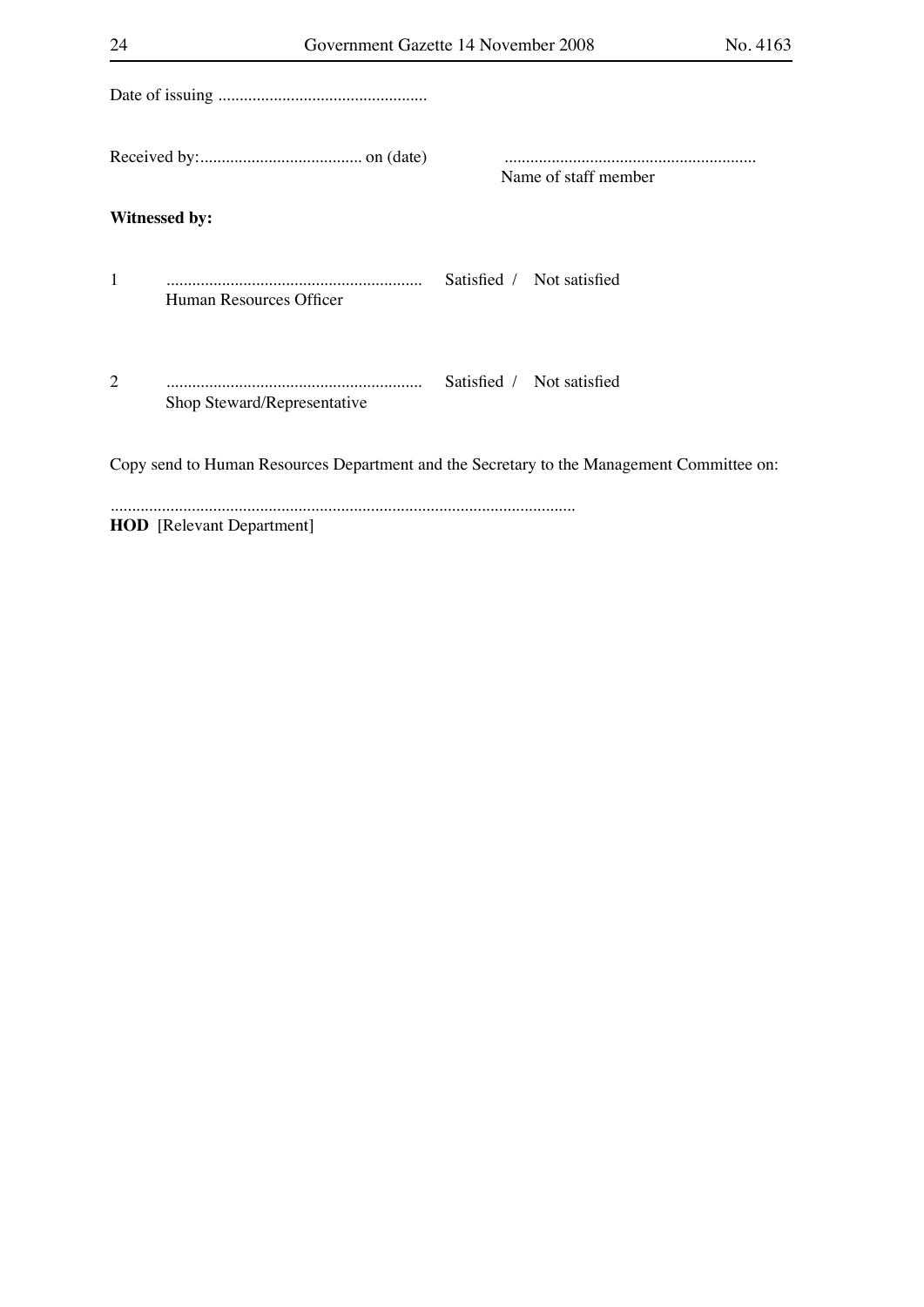**FORM B**

#### **CHARGE SHEET**

#### **TOWN OF OPUWO**

vs.

........................................................................

Be informed that in terms of section 29(6)(a) of the Local Authorities Act, 1992, and the Personnel Rules of Opuwo Town, 2008, you are hereby charged with misconduct in that you contravened the following section(s) of the Act / rule(s) of the Personnel Rules, 2008\*:

1. ..................................................................................................................................................

2. ..................................................................................................................................................

Particulars of the alleged Misconduct

............................................................................................................................................................... ............................................................................................................................................................... ............................................................................................................................................................... ...............................................................................................................................................................

You are requested to plead to the abovementioned charges. Upon a plea of guilty, you are requested to furnish the Head of the Human Resources Department with a written explanation (why you are pleading guilty) within seven (7) days from the date you receive this notice.

- 1. I plead guilty / not guilty to charge 1.
- 2. I plead guilty / not guilty to charge 2.

I attach / do not attach<sup>\*</sup> a statement hereto:

...................................................................... ...................................................... **SIGNATURE DATE**

Be further informed that at the hearing, you:

- \* have the right be represented by your shopsteward, work place trade union representative, fellow staff member of your choice or any other person of your choice;
- \* the right to present your case;
- \* the right to call witnesses to give evidence in support of your case;
- \* the right to controvert evidence produced against you;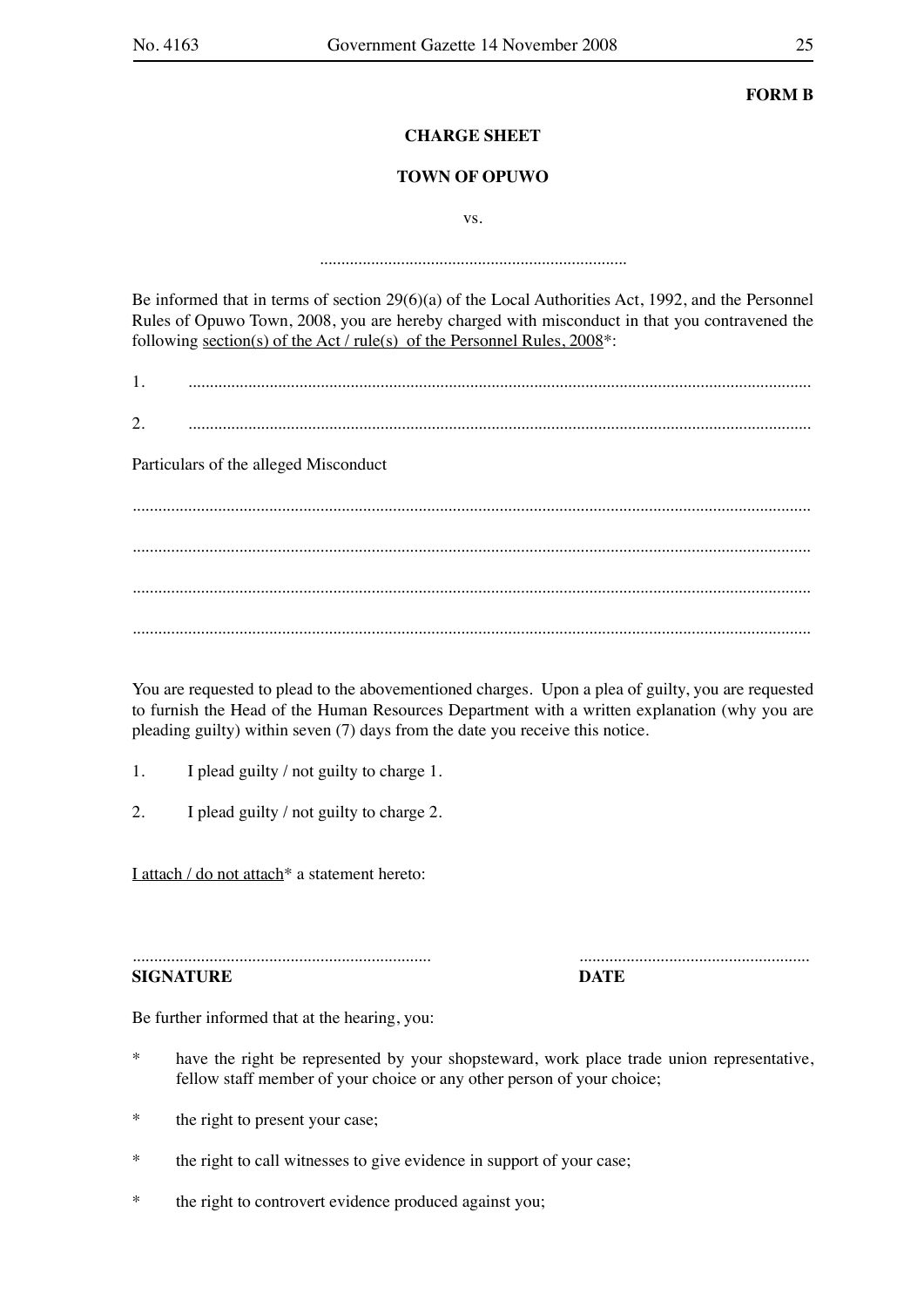- \* the right to cross-examine witnesses;
- \* the right of access to documents produced in evidence or in connection with the alleged misconduct; and
- \* the right to appeal against the decision, if found guilty of misconduct
- \* the right to appeal against the action taken after being found guilty of misconduct.

*(\* Delete whichever is not applicable.)*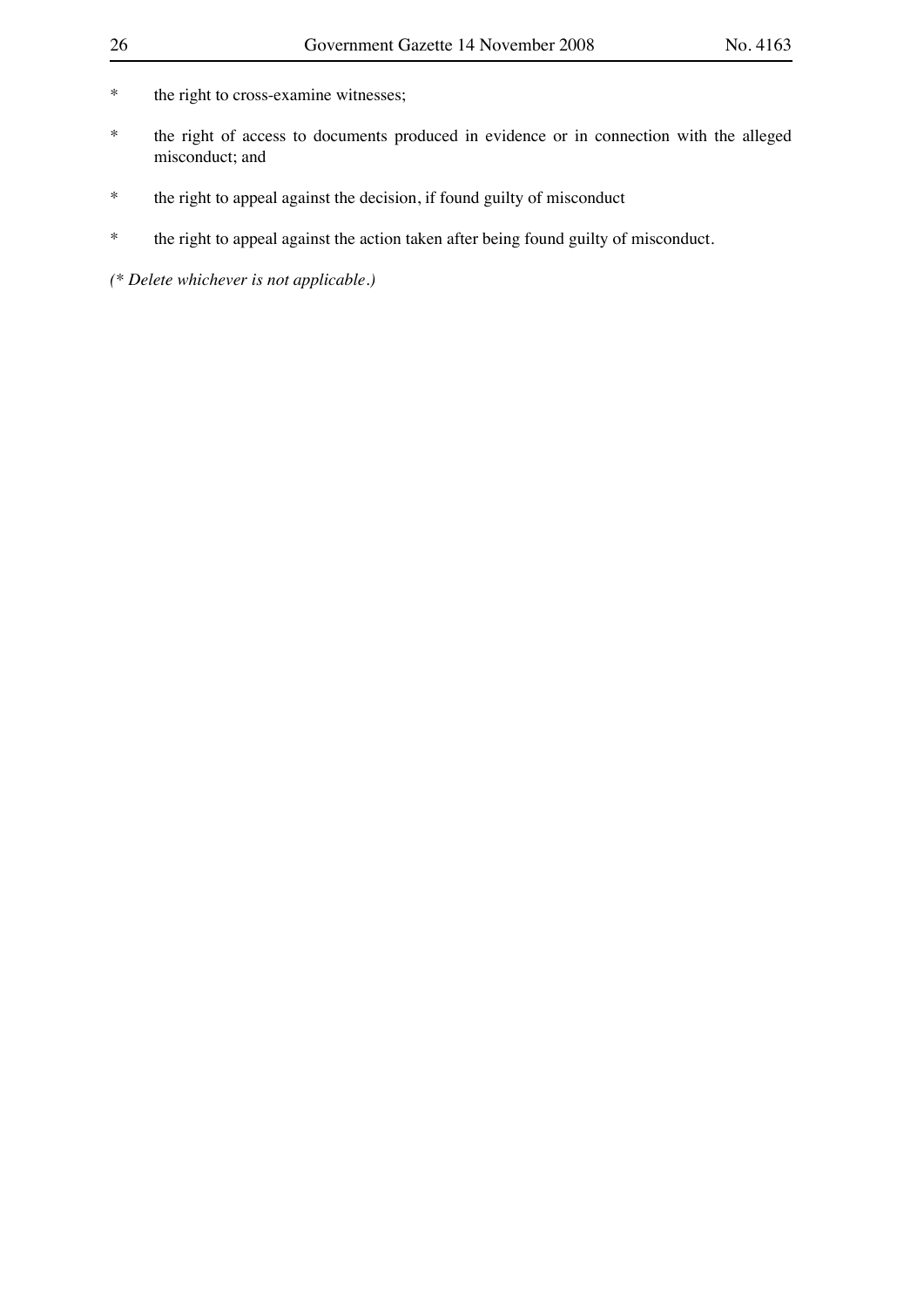# **FORM C**

...............................................................................

And

# **THE TOWN OF OPUWO**

**\_\_\_\_\_\_\_\_\_\_\_\_\_\_\_\_\_\_\_\_\_\_\_\_\_\_\_\_\_\_\_\_\_\_\_\_\_\_\_\_\_\_\_\_\_\_\_\_\_\_\_\_\_\_\_\_\_\_\_\_\_\_\_\_\_\_\_\_\_\_\_\_\_\_\_\_\_\_\_**

# **NOTICE OF APPEAL**

**\_\_\_\_\_\_\_\_\_\_\_\_\_\_\_\_\_\_\_\_\_\_\_\_\_\_\_\_\_\_\_\_\_\_\_\_\_\_\_\_\_\_\_\_\_\_\_\_\_\_\_\_\_\_\_\_\_\_\_\_\_\_\_\_\_\_\_\_\_\_\_\_\_\_\_\_\_\_\_**

Kindly take Notice that I ......................................................................................................................... *(full names and surname of staff member)* hereby note an appeal against -

- (a) being found guilty of misconduct; or
- (b) the action taken upon being found guilty of misconduct; or
- $(c)$  both  $(a)$  and  $(b)$ ,

during a Formal Disciplinary Inquiry held on ..........................................., on the following grounds:

#### **1. Appeal against a decision made in terms of section 29(6)(f)(i) of the Local Authorities Act, 1992**

The management committee or the chief executive officer has not proven on a balance of probabilities that I am guilty of misconduct, for the following reasons -

- (a) ........................................................................................
- (b) ........................................................................................
- (c) ........................................................................................

#### **2. Appeal against an action taken in terms of section 29(6)(g)(i) of the Local Authorities Act, 1992**

The management committee or the chief executive officer has taken the wrong or an unreasonable action after I was found guilty of misconduct for the following reasons:

- (a) ....................................................................................
- (b) ....................................................................................
- (c) ....................................................................................